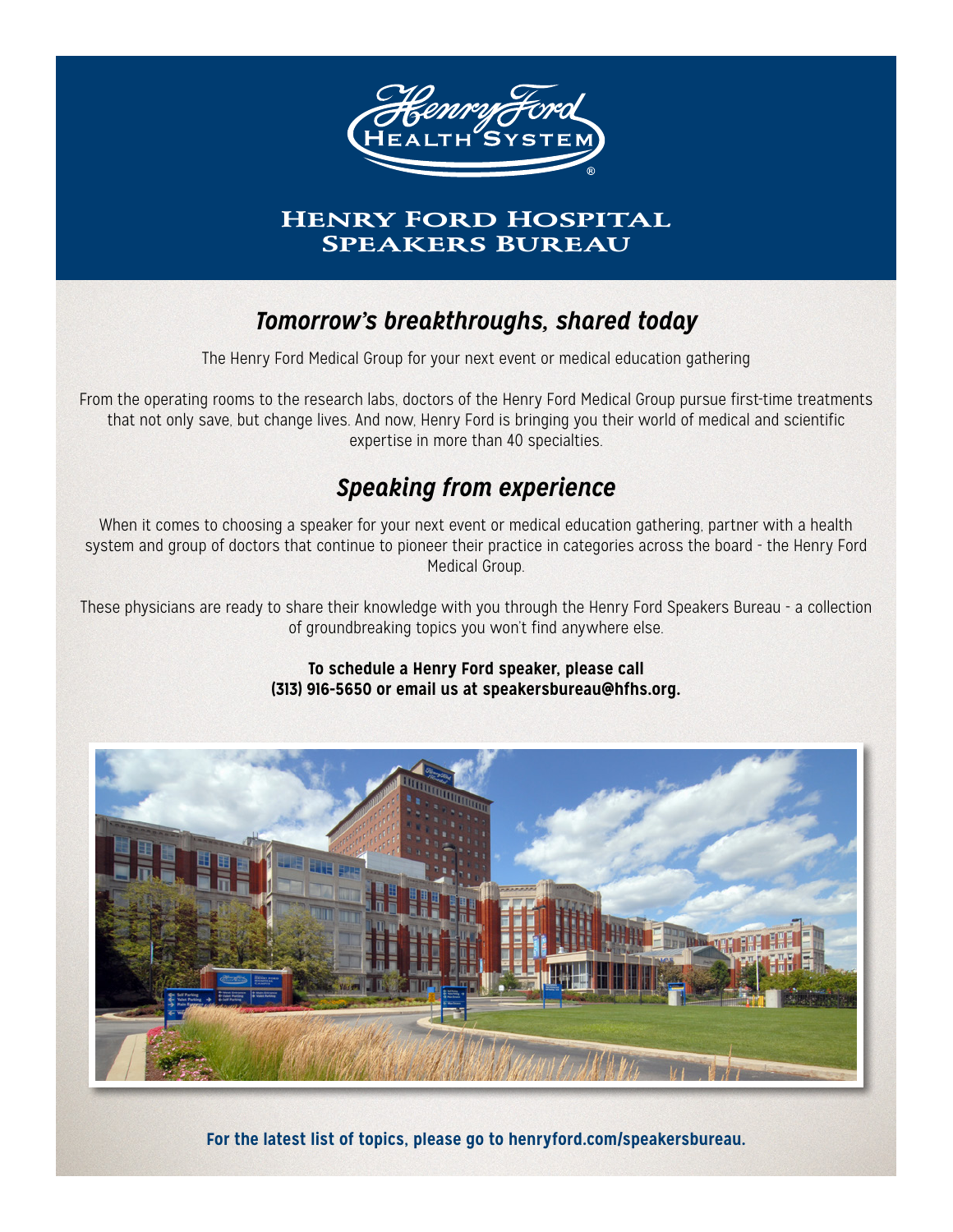#### **Acute Care Surgery – Topics and Speakers**

| Advanced Ventilator Management in the ICU <b>CONCORREGISTION</b> MILL MICHAEL S. Eichenhorn, M.D.                                                                                                                                   |                       |
|-------------------------------------------------------------------------------------------------------------------------------------------------------------------------------------------------------------------------------------|-----------------------|
|                                                                                                                                                                                                                                     | Geneva B. Tatem, M.D. |
| Complex Abdominal Wall Hernias and Reconstruction <b>Commission Complex Abdominal Wall Hernias and Reconstruction</b>                                                                                                               |                       |
| Donor Management: Continuation of Critical Care to Achieve Optimal Outcomes                                                                                                                                                         |                       |
| Electronic Medical Records/Charts in the ICU Setting <b>Electronic Construction</b> Michael S. Eichenhorn, M.D.                                                                                                                     |                       |
|                                                                                                                                                                                                                                     | Geneva B. Tatem, M.D. |
|                                                                                                                                                                                                                                     |                       |
| Management of Enterocutaneous Fistulae <b>Management of Enterocutaneous</b> Fistulae Management of Enterocutaneous Fistulae Management of Enterocutaneous Fistulae Management of Enterocutaneous Fistulae Management of the Batton, |                       |
| Management of Pancreatic Pseudocysts <b>Constitution Construction</b> Joe H. Patton, Jr., M.D.                                                                                                                                      |                       |
| Management of Septic Shock <b>Express Shock</b> 2016 and Management Of Septic Shock 2016                                                                                                                                            |                       |
|                                                                                                                                                                                                                                     | Geneva B. Tatem, M.D. |
| Management of the Open Abdomen <b>Election Contract Contract Contract Contract</b> Joe H. Patton, Jr., M.D.                                                                                                                         |                       |
| Ultrasound as an Adjunct in the ICU <b>Constitution</b> CO And The Construction Construction Construction Construction Construction Construction Construction Construction Construction Construction Construction Construction Cons |                       |
|                                                                                                                                                                                                                                     | Geneva B. Tatem, M.D. |

#### **Cancer – Topics and Speakers**

| Advances in the Treatment of Soft Tissue Sarcomas <b>Entitled Structure Controller Structure Properties</b> Michael P. Mott, M.D.                                                                                                             |                          |
|-----------------------------------------------------------------------------------------------------------------------------------------------------------------------------------------------------------------------------------------------|--------------------------|
| African Ancestry and High Risk Triple Negative Breast Cancer <b>Contract Contract Cancer Active Contract</b> Lisa Newman, M.D.                                                                                                                |                          |
| Aftermath of Breast Cancer Treatment:                                                                                                                                                                                                         |                          |
| Gynecologic Concerns and Management <b>Election Construction</b> and Management <b>Election Construction Construction</b> and Management <b>Election Construction</b> and Construction and Construction and Construction and Construction ALD |                          |
| Breast Cancer and Evaluation <b>Example 2018</b> Sensition 2018 10:00 Metal 2019 10:00 Metal 2019 10:00 Metal 2019 10:00                                                                                                                      |                          |
|                                                                                                                                                                                                                                               | S. David Nathanson, M.D. |
|                                                                                                                                                                                                                                               | Eleanor M. Walker, M.D.  |
| Breast Cancer Surgery <b>- According to the Contract Office Server M.D.</b> Jessica Bensenhaver, M.D.                                                                                                                                         |                          |
|                                                                                                                                                                                                                                               | S. David Nathanson, M.D. |
| Cancer Prevention and Treatment <b>Electropic Contract Contract Contract</b> Robert A. Chapman, M.D.                                                                                                                                          |                          |
| Central Nervous System Metastases <b>Contral Contral Contral Contral Contral Contral Contral Contral Contral Contral Contral Contral Contral Contral Contral Contral Contral Contral Contra Contra Contra Contra Contra Contra C</b>          |                          |
| Current Management of Esophageal Cancer <b>Example 2008</b> Cancer 2008 Number 2ane Hammoud, M.D.                                                                                                                                             |                          |
| Current Management of Lung Cancer <b>Election Contract Contract Contract Contract</b> Zane Hammoud, M.D.                                                                                                                                      |                          |
| Cystic Neoplasms of Pancreas <b>Cancel Committee Committee Committee Committee Committee Cystic Neoplasms</b> of Pancreas                                                                                                                     |                          |
| Evaluation and Management of Bleeding Disorders <b>Constitution and Science Constant Philip Kuriakose</b> , M.D.                                                                                                                              |                          |
| Evaluation and Management of Clotting Disorders <b>Constitution</b> Construction and Management of Clotting Disorders Communication Communication and Management of Clotting Disorders Communication Communication and Disorders Co           |                          |
| Evaluation and Minimally Invasive Surgery for Prostate Cancer <b>Cancer Commence Commence Commence</b> James O. Peabody, M.D.                                                                                                                 |                          |
|                                                                                                                                                                                                                                               | Craig G. Rogers, M.D.    |
|                                                                                                                                                                                                                                               | Hans J. Stricker, M.D.   |
| Evaluation, Management and Minimally Invasive Surgery for Bladder Cancer <b>Cancer Communication</b> . Piyush Agarwal, M.D.                                                                                                                   |                          |
| Free Flap Reconstruction of the Head and Neck <b>Construction</b> of the Head and Neck Construction and Neck Construction and Deck Construction and Neck Construction and Neck Construction and Deck Construction and Tamer Abdel-H           |                          |
|                                                                                                                                                                                                                                               | Suhael Momin, M.D.       |
| Functional Outcomes of Head & Neck Cancer <b>Contract Contract Contract Contract Contract</b> Suhael Momin, M.D.                                                                                                                              |                          |
|                                                                                                                                                                                                                                               | Vivian F. Wu, M.D.       |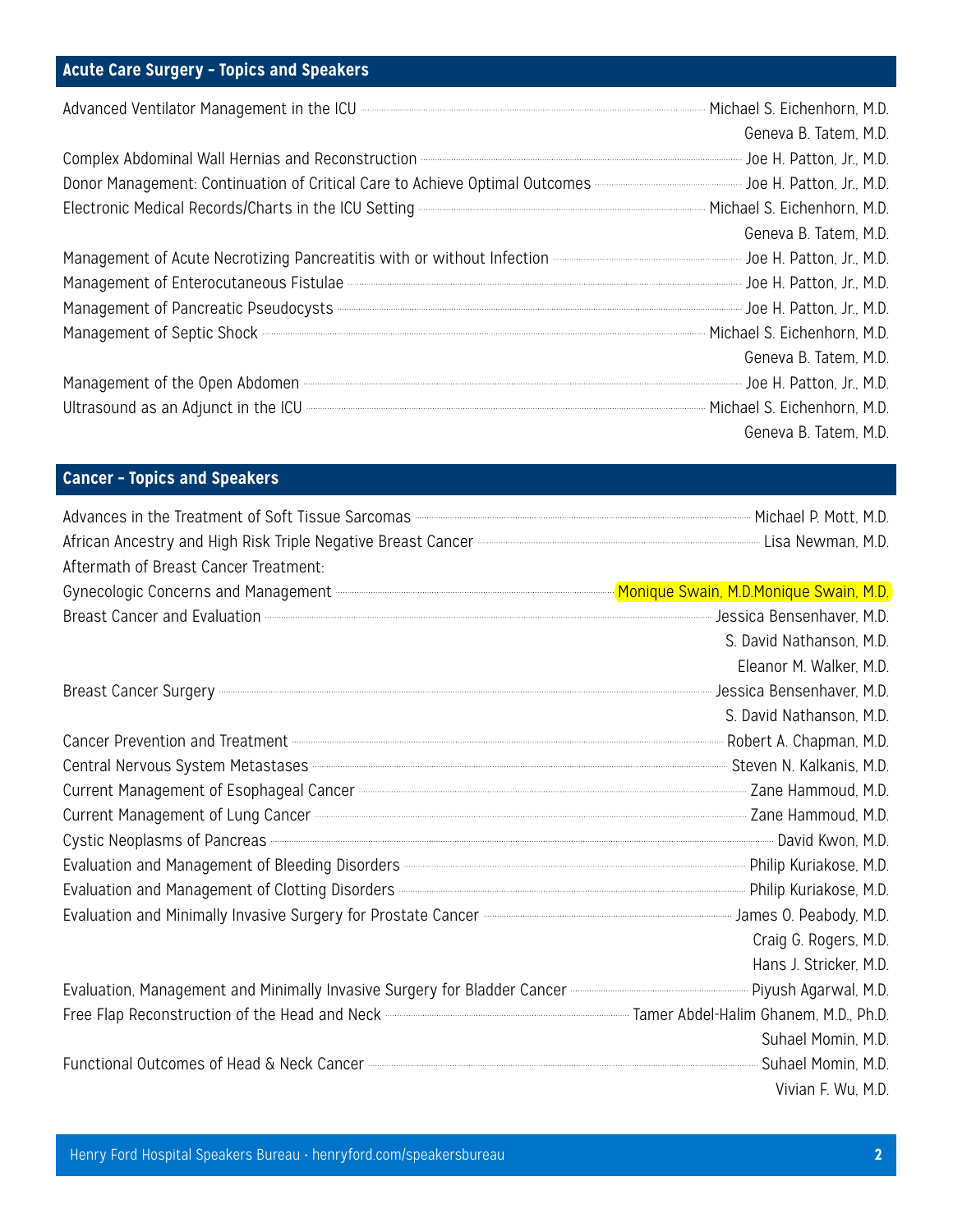# **Cancer – Topics and Speakers (continued)**

| Gastric Cancer <b>Cancer</b> David Kwon, M.D.                                                                                                                                                                                        |                                |
|--------------------------------------------------------------------------------------------------------------------------------------------------------------------------------------------------------------------------------------|--------------------------------|
| Guidelines for Treating Brain Cancer Metastasis <b>Entitation Contract Contract Contract</b> Steven N. Kalkanis, M.D.                                                                                                                |                                |
| Head and Neck Cancer <b>Contract Cancer Constitution</b> M.D., Ph.D.                                                                                                                                                                 |                                |
|                                                                                                                                                                                                                                      | Suhael Momin, M.D.             |
|                                                                                                                                                                                                                                      | Vivian F. Wu, M.D.             |
| Head and Neck Melanoma <b>Engineer Section</b> Tamer Abdel-Halim Ghanem, M.D., Ph.D.                                                                                                                                                 |                                |
|                                                                                                                                                                                                                                      | Vivian F. Wu. M.D.             |
| Head and Neck Skin Cancer <b>Engineer Constructs</b> Tamer Abdel-Halim Ghanem, M.D., Ph.D.                                                                                                                                           |                                |
|                                                                                                                                                                                                                                      | Vivian F. Wu, M.D.             |
| HPV and Head & Neck Cancer <b>Contract Cancer Contract Contract Contract Contract Contract Contract Contract Contract Contract Contract Contract Contract Contract Contract Contract Contract Contract Contract Contract Contrac</b> |                                |
|                                                                                                                                                                                                                                      |                                |
| Interventional Oncology: Locoregional Therapy of Liver Tumors <b>Committee Construction</b> Todd M. Getzen, M.D.                                                                                                                     |                                |
| Jaw and Oral Cavity Cancer <b>Entrepreneum Contract Cavity Cancer</b> M.D., Ph.D.                                                                                                                                                    |                                |
|                                                                                                                                                                                                                                      | Vivian F. Wu, M.D.             |
| Latest Treatments for Brain Cancer <b>Entimates and Cancer Contract Cancer</b> Entertainment Steven N. Kalkanis, M.D.                                                                                                                |                                |
| Limb Salvage for Malignant Bone Tumors <b>Constitution</b> Malignant Bone Tumors <b>Constitution</b> Michael P. Mott, M.D.                                                                                                           |                                |
|                                                                                                                                                                                                                                      | Theodore W. Parsons, III, M.D. |
| Lung Cancer Screening <b>Exercedia and Times</b> Andrew Popoff, M.D.                                                                                                                                                                 |                                |
| Mandibular Reconstruction <b>Construction</b> M.D.                                                                                                                                                                                   |                                |
| Management of Advanced Prostate Cancer <b>Cancer Commerce Cancer Cancer Cancer</b> Clara Hwang, M.D.                                                                                                                                 |                                |
| Management of Benign Breast Problems <b>Construction Controller Construction</b> Lisa Newman, M.D.                                                                                                                                   |                                |
| Management of Bone and Soft Tissue Sarcomas <b>Constanting Construction</b> and Michael P. Mott, M.D.                                                                                                                                |                                |
|                                                                                                                                                                                                                                      | Theodore W. Parsons, III, M.D. |
| Management of Early Stage Breast Cancer <b>Cancer Communication Communication</b> Lyndsay Petersen, M.D.                                                                                                                             |                                |
|                                                                                                                                                                                                                                      |                                |
| Minimally Invasive Treatments for Kidney Cancer <b>Entimates</b> Controller and a Craig G. Rogers, M.D.                                                                                                                              |                                |
| Myelodysplastic Syndromes: Bone Marrow <b>Maching and Construct Controller and Constanting Machine And Tanakiraman</b> , M.D.                                                                                                        |                                |
| New Treatments for Breast Cancer <b>Cancer Communication</b> M.D.                                                                                                                                                                    |                                |
|                                                                                                                                                                                                                                      | Eleanor M. Walker, M.D.        |
| Novel Radiation Treatments for Prostate Cancer <b>Election Controller Cancer Controller Cancer</b> 2010                                                                                                                              |                                |
| Novel Targeted Therapies for Advanced Kidney Cancer <b>Entimal Construction</b> Content Clara Hwang, M.D.                                                                                                                            |                                |
|                                                                                                                                                                                                                                      | Ira S. Wollner, M.D.           |
| Novel Targeted Therapies in GI Cancers <b>Contract Contract Contract Contract Contract</b> Ira S. Wollner, M.D.                                                                                                                      |                                |
|                                                                                                                                                                                                                                      | Munther I. Ajlouni, M.D.       |
| Overview of Gastrointestinal Cancers <b>Entity of Castroint and Cancers</b> (M.D.                                                                                                                                                    |                                |
|                                                                                                                                                                                                                                      |                                |
| Radiation Therapy for Breast Cancer <b>Cancer Communication</b> Construction Cancer Cancer Cancer Cancer Cancer Cancer                                                                                                               |                                |
| Robotic Thyroid Surgery <b>Exercise Surgery</b> 20. Ph.D.                                                                                                                                                                            |                                |
| Role of Radiation in Gynecologic Oncology <b>Exercise Section</b> Mohamed A. Elshaikh, M.D.                                                                                                                                          |                                |
| Sinus Cancer <b>Cancer Allen B. Ph.D.</b> Ph.D.                                                                                                                                                                                      |                                |
|                                                                                                                                                                                                                                      | Vivian F. Wu, M.D.             |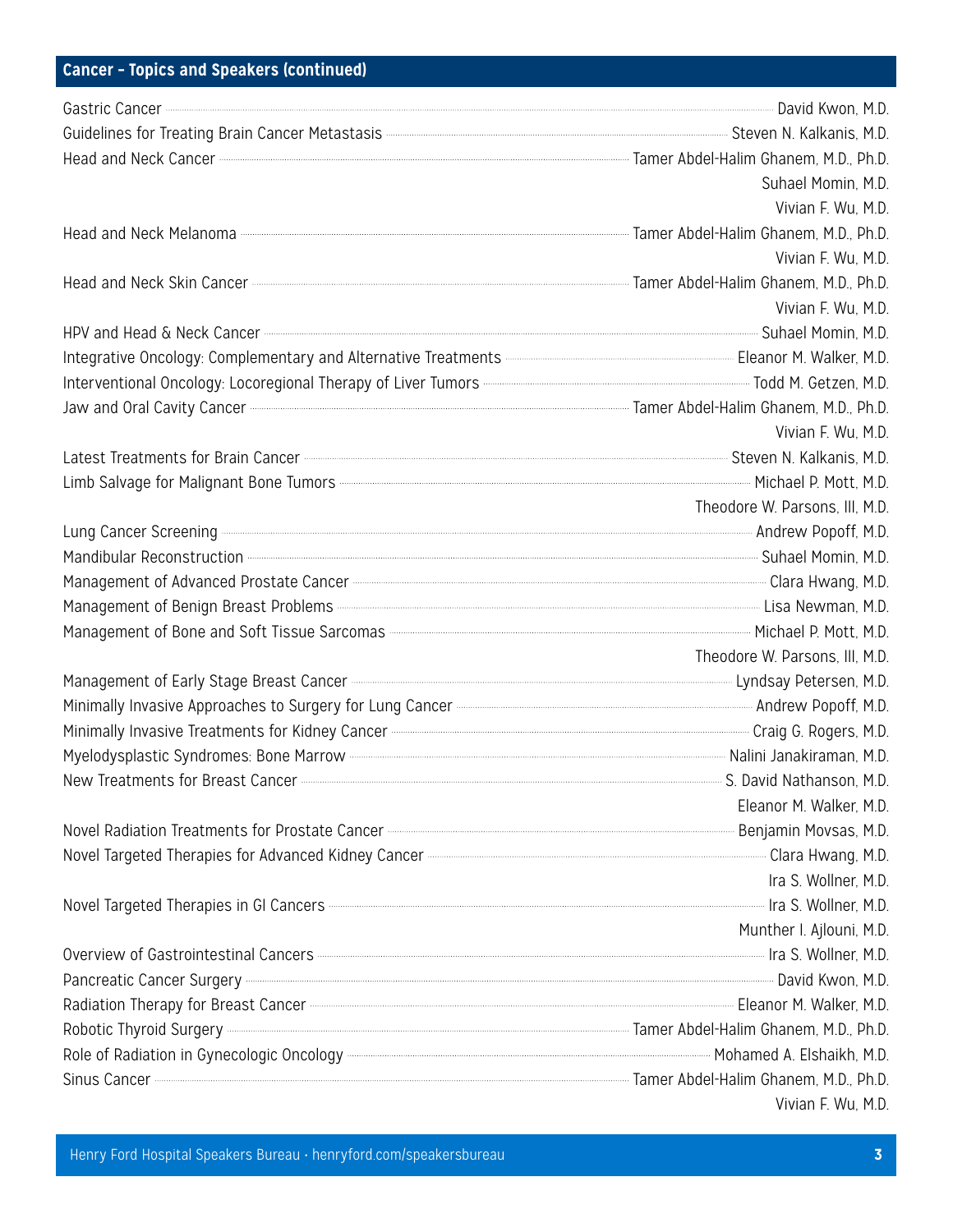# **Cancer – Topics and Speakers (continued)**

| Skullbase, Pituitary and Endoscopy Center <b>Content Construction</b> and Endoscopy Center Content Construction and the Construction and the Constantine and District P. Rock, M.D.                                                  |                         |
|--------------------------------------------------------------------------------------------------------------------------------------------------------------------------------------------------------------------------------------|-------------------------|
|                                                                                                                                                                                                                                      | John R. Craig, M.D.     |
| Surgical Management of Lymphedema <b>Election Communities</b> Communities Communities Communities Communities Communities                                                                                                            |                         |
| Throat Cancer <b>Cancer 2006</b> , Ph.D. Ph.D.                                                                                                                                                                                       |                         |
| Thyroid Cancer <b>Contract Cancer Contract Contract Contract Contract Contract Contract Contract Contract Contract Contract Contract Contract Contract Contract Contract Contract Contract Contract Contract Contract Contract C</b> |                         |
|                                                                                                                                                                                                                                      |                         |
| Tonsil Cancer <b>Contract Cancer</b> Consider Cancer M.D., Ph.D.                                                                                                                                                                     |                         |
| Transoral Robotic Surgery (TORS) <b>Manufation Structure Controller Structure Controller Structure Controller Structure Controller Structure Tamer Abdel-Halim Ghanem, M.D., Ph.D.</b>                                               |                         |
| Treatment of Pancreatic Cancer <b>Cancer Commission Cancer</b> M.D.                                                                                                                                                                  |                         |
| Treatment Updates in Brain Cancer <b>Contract Contract Contract Contract Contract Contract Contract Contract Contract Contract Contract Contract Contract Contract Contract Contract Contract Contract Contract Contract Contrac</b> |                         |
|                                                                                                                                                                                                                                      | Tobias Walbert, M.D.    |
| Update in Breast Reconstruction <b>Construction</b> 2010, M.D.                                                                                                                                                                       |                         |
|                                                                                                                                                                                                                                      |                         |
| Update on Breast Cancer Management <b>Election Constructs</b> Contract Cancer Management Construction Construction Contract Cancer Management Construction Construction Construction Construction Construction Construction Constru  |                         |
|                                                                                                                                                                                                                                      | Eleanor M. Walker, M.D. |
| Update on Lung Cancer <b>Contract Contract Contract Contract Contract Contract Contract Contract Contract Contract Contract Contract Contract Contract Contract Contract Contract Contract Contract Contract Contract Contract C</b> |                         |
|                                                                                                                                                                                                                                      | Robert A. Chapman, M.D. |
|                                                                                                                                                                                                                                      | Zane T. Hammoud, M.D.   |
| Update on Pancreatic Cancer <b>Contract Contract Contract Contract Contract Contract Contract Contract Contract Contract Contract Contract Contract Contract Contract Contract Contract Contract Contract Contract Contract Cont</b> |                         |
|                                                                                                                                                                                                                                      | Kellie McFarlin, M.D.   |
| Urologic Cancers <b>Contract Contract Contract Contract Contract Contract Contract Contract Contract Contract Contract Contract Contract Contract Contract Contract Contract Contract Contract Contract Contract Contract Contra</b> |                         |
|                                                                                                                                                                                                                                      | James O. Peabody, M.D.  |
|                                                                                                                                                                                                                                      | Craig G. Rogers, M.D.   |
|                                                                                                                                                                                                                                      | Hans J. Stricker, M.D.  |
| Voicebox Cancer <b>Entrancer Cancer</b> M.D., Ph.D.                                                                                                                                                                                  |                         |

#### **Cardiology – Topics and Speakers**

| Advanced Heart Failure <b>Construent Construent Construent Construent Construent Construct</b> Celeste Williams, M.D.                                                                                                                |                      |
|--------------------------------------------------------------------------------------------------------------------------------------------------------------------------------------------------------------------------------------|----------------------|
| Aortic Valve Stenosis <b>Election</b> Martin Eng, M.D.                                                                                                                                                                               |                      |
| Atrial Septal Defect (ASD) <b>Manufacture (ASD)</b> 2016. Atrial Septal Defect (ASD) 2016. A.D.                                                                                                                                      |                      |
| Cardiac Rehabilitation: Improve Your Health, Extend Your Life <b>Carolinan Communistion Cardiac Rehabilitation</b> : Improve Your Health, Extend Your Life <b>Carolinan Communistion</b> Steven J. Keteyian, Ph.D.                   |                      |
| Cardiovascular Disease Risk Factors and Prevention <b>Constitution</b> 2014 12:00 21 Steven J. Keteyian, Ph.D.                                                                                                                       |                      |
|                                                                                                                                                                                                                                      | Diane Klingler, N.P. |
|                                                                                                                                                                                                                                      |                      |
|                                                                                                                                                                                                                                      |                      |
| Congenital Heart Disease <b>Congenital Heart Disease</b> 2016, M.D.                                                                                                                                                                  |                      |
| Exercise Does a Heart Good <b>Commission Contract Cool</b> Commission Ph.D.                                                                                                                                                          |                      |
| Heart Disease in Women <b>Exercise Strategie and Strategie and Strategie and Strategie and Strategie and Strategie and Strategie and Strategie and Strategie and Strategie and Strategie and Strategie and Strategie and Strateg</b> |                      |
| Heart Rhythm Abnormalities <b>Entity of the Claudio D.</b> Schuger, M.D.                                                                                                                                                             |                      |
| Hypertrophic Cardiomopathy <b>Contract Contact Contract Contract Contract Contract Contract Contract Contract Contract Contract Contract Contract Contract Contract Contract Contract Contract Contract Contract Contract Contra</b> |                      |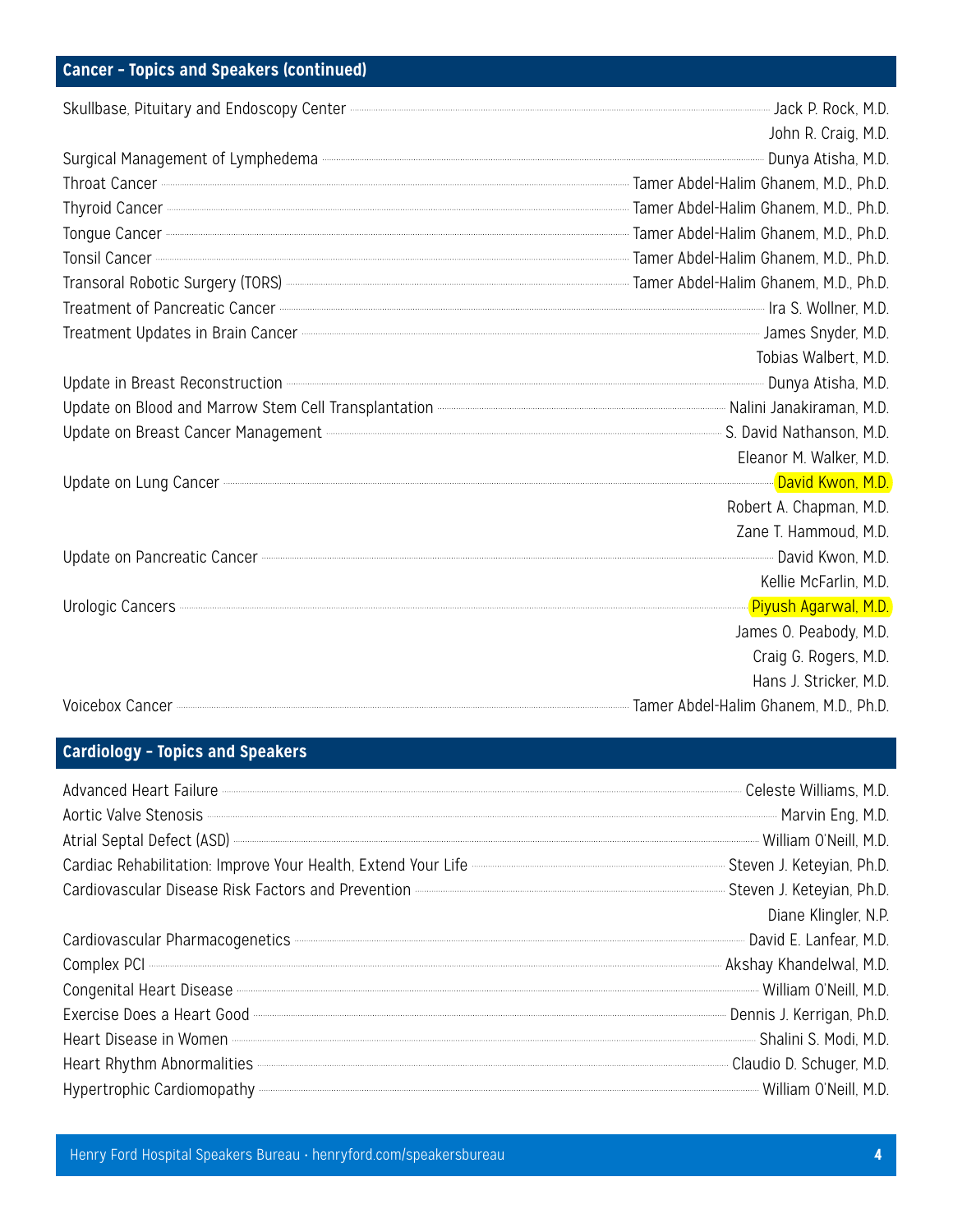#### **Cardiology – Topics and Speakers (continued)**

| Keeping Your Heart Valves Healthy <b>Constitution Construct Constant Construct</b> Hassan W. Nemeh, M.D.<br>Management of Acute Coronary Syndromes <b>Constructed Accord Construction</b> Michael P. Hudson, M.D.                    |  |
|--------------------------------------------------------------------------------------------------------------------------------------------------------------------------------------------------------------------------------------|--|
| Minimally Invasive Cardiac Surgery <b>Continued by the Continued Control</b> of the Second Library Process of the Second Library Process of the Second Library Process of the Second Library Process of the Decision of the Decisio  |  |
|                                                                                                                                                                                                                                      |  |
|                                                                                                                                                                                                                                      |  |
| Patent Foramen Ovale <b>Communications</b> William O'Neill, M.D.                                                                                                                                                                     |  |
|                                                                                                                                                                                                                                      |  |
|                                                                                                                                                                                                                                      |  |
|                                                                                                                                                                                                                                      |  |
| Risk-Reduction Strategies and Treatment of Hardened Arteries <b>Constrainer and Strategies</b> Cardiology                                                                                                                            |  |
|                                                                                                                                                                                                                                      |  |
|                                                                                                                                                                                                                                      |  |
| STEMI State-of-the-Art <b>Contract Contract Contract Contract Contract Contract Contract Contract Contract Contract Contract Contract Contract Contract Contract Contract Contract Contract Contract Contract Contract Contract </b> |  |
|                                                                                                                                                                                                                                      |  |
| The Latest Heart-Imaging Techniques <b>Entimalist Process Controllers</b> Karthikeyan Ananth, M.D.                                                                                                                                   |  |
| Treatment of Acute Decompensated Heart Failure <b>Commensus Construction</b> Michael P. Hudson, M.D.                                                                                                                                 |  |
| Treatment Strategies for Acute Decompensated Heart Failure <b>Communities</b> Celeste Williams, M.D.                                                                                                                                 |  |
|                                                                                                                                                                                                                                      |  |
|                                                                                                                                                                                                                                      |  |
| Valvular Heart Disease Marie Eng. M.D.<br>Ventricular Assist Devices Marie Eng. M.D. Ventricular Assist Devices Marie Eng. M.D.                                                                                                      |  |
| What You Need to Know About Weight Control <b>Election Continuum Contempo and Contempo and Continuum Contempo and Continuum Contempo and Contempo and Contempo and D. Ehrman, Ph.D.</b>                                              |  |
| When to Refer a Patient for Medical Circulatory Support <b>CONSCRETE AND TENNISTIC PROOF</b> Celeste Williams, M.D.                                                                                                                  |  |

# **Cardiothoracic Surgery – Topic and Speakers**

| Advances in Mechanical Circulatory Support <b>Constitution and Constitution</b> David E. Lanfear, M.D.                                                                              |                          |  |
|-------------------------------------------------------------------------------------------------------------------------------------------------------------------------------------|--------------------------|--|
|                                                                                                                                                                                     | - David E. Lanfear, M.D. |  |
| The Role of Circulatory Assist Devices for the Heart Failure Patient - <b>The Role of Circulatory Assist</b> Devices for the Heart Failure Patient - <b>The Role of Circulatory</b> | Hassan W. Nemeh, M.D.    |  |

#### **Colon & Rectal Surgery – Topics and Speakers**

Speakers for All Listed Topics Below **Surya Nalamati, M.D.**  Craig Reickert, M.D. *Benign Anal Rectal Diseases Colon Cancer Treatment with Minimally Invasive Techniques Diverticulitis – Minimally Invasive Surgical Options Hemorrhoids and Anorectal Bleeding – Latest Management Options Rectal Cancer Treatment Robotic Colon and Rectal Surgery Surgical Treatment of Inflammatory Bowel Disease Transanal Surgery – A Minimally Invasive Option for Removal of Rectal Tumors*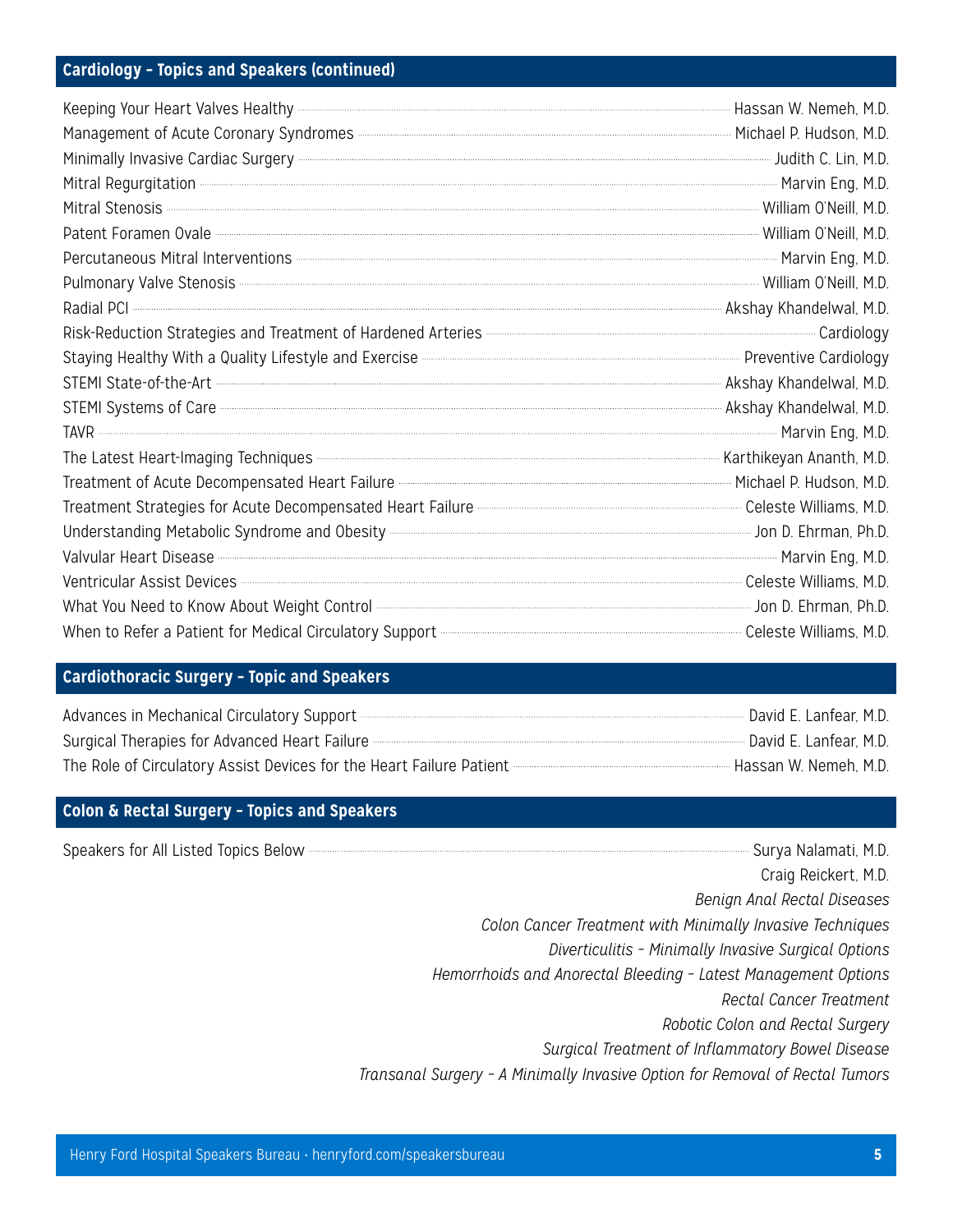#### **Gastroenterology – Topics and Speakers**

| Advances in Endoscopy <b>Entrepreneur and Engineer</b> Robert Pompa, M.D.                                                                                                                                                            |                        |
|--------------------------------------------------------------------------------------------------------------------------------------------------------------------------------------------------------------------------------------|------------------------|
|                                                                                                                                                                                                                                      | Cyrus Piraka, M.D.     |
|                                                                                                                                                                                                                                      | Krishna Chathadi, M.D. |
| Endoscopic Ultrasound <b>Election</b> Pompa, M.D.                                                                                                                                                                                    |                        |
|                                                                                                                                                                                                                                      | Cyrus Piraka, M.D.     |
|                                                                                                                                                                                                                                      | Sumit Singla, M.D.     |
|                                                                                                                                                                                                                                      | Toby Zuchelli, M.D.    |
|                                                                                                                                                                                                                                      | Krishna Chathadi, M.D. |
| ERCP <b>ERCOL</b> 2008 Robert Pompa, M.D.                                                                                                                                                                                            |                        |
|                                                                                                                                                                                                                                      | Cyrus Piraka, M.D.     |
|                                                                                                                                                                                                                                      | Sumit Singla, M.D.     |
|                                                                                                                                                                                                                                      | Toby Zuchelli, M.D.    |
|                                                                                                                                                                                                                                      | Krishna Chathadi, M.D. |
|                                                                                                                                                                                                                                      |                        |
| An Update in Therapy for Inflammatory Bowel Disease <b>Commission Commission Commission</b> Nirmal Kaur, M.D.                                                                                                                        |                        |
|                                                                                                                                                                                                                                      | Jason Schaierer, M.D.  |
|                                                                                                                                                                                                                                      | Faiza Bhatti, M.D.     |
| Emerging Therapies in Inflammatory Bowel Disease <b>Commission Commission Commission</b> . Nirmal Kaur, M.D.                                                                                                                         |                        |
|                                                                                                                                                                                                                                      | Jason Schaierer, M.D.  |
|                                                                                                                                                                                                                                      | Faiza Bhatti, M.D.     |
| Management of GERD and Hiatal Hernias <b>Constitution Constructs</b> 2ane Hammoud, M.D.                                                                                                                                              |                        |
| Surgical Issues in Inflammatory Bowel Disease <b>Manual According to the Control of According Control</b> Nirmal Kaur, M.D.                                                                                                          |                        |
|                                                                                                                                                                                                                                      | Jason Schaierer, M.D.  |
|                                                                                                                                                                                                                                      | Faiza Bhatti, M.D.     |
| Update on Barrett's Esophagus <b>Constitution</b> M.D.                                                                                                                                                                               |                        |
|                                                                                                                                                                                                                                      | Amit Bhan, M.D.        |
| Update on GERD's <b>Example 2018</b> The Kellie McFarlin, M.D.                                                                                                                                                                       |                        |
|                                                                                                                                                                                                                                      | Amit Bhan, M.D.        |
| Motility, Constipation, Diarrhea <b>Motility, Constipation</b> , Diarrhea Matches Albert Museum and Albert Museum and Albert Museum and Albert Museum and Albert Museum and Albert Museum and Albert Museum and Albert Museum and Al |                        |
|                                                                                                                                                                                                                                      | Amit Bhan, M.D.        |
| Gluten Intolerance <b>Entrepreneum Contract Contract Contract</b> Allen Yudovich, M.D.                                                                                                                                               |                        |
|                                                                                                                                                                                                                                      | Amit Bhan, M.D.        |

## **Hepatology- Topic and Speakers**

- Hepatitis C Stuart Gordon, M.D. Kimberly Brown, M.D. Dilip Moonka, M.D. Reena Salgia, M.D.
	- Mohammed Jafri, M.D.
		- Deepak Venkat, M.D.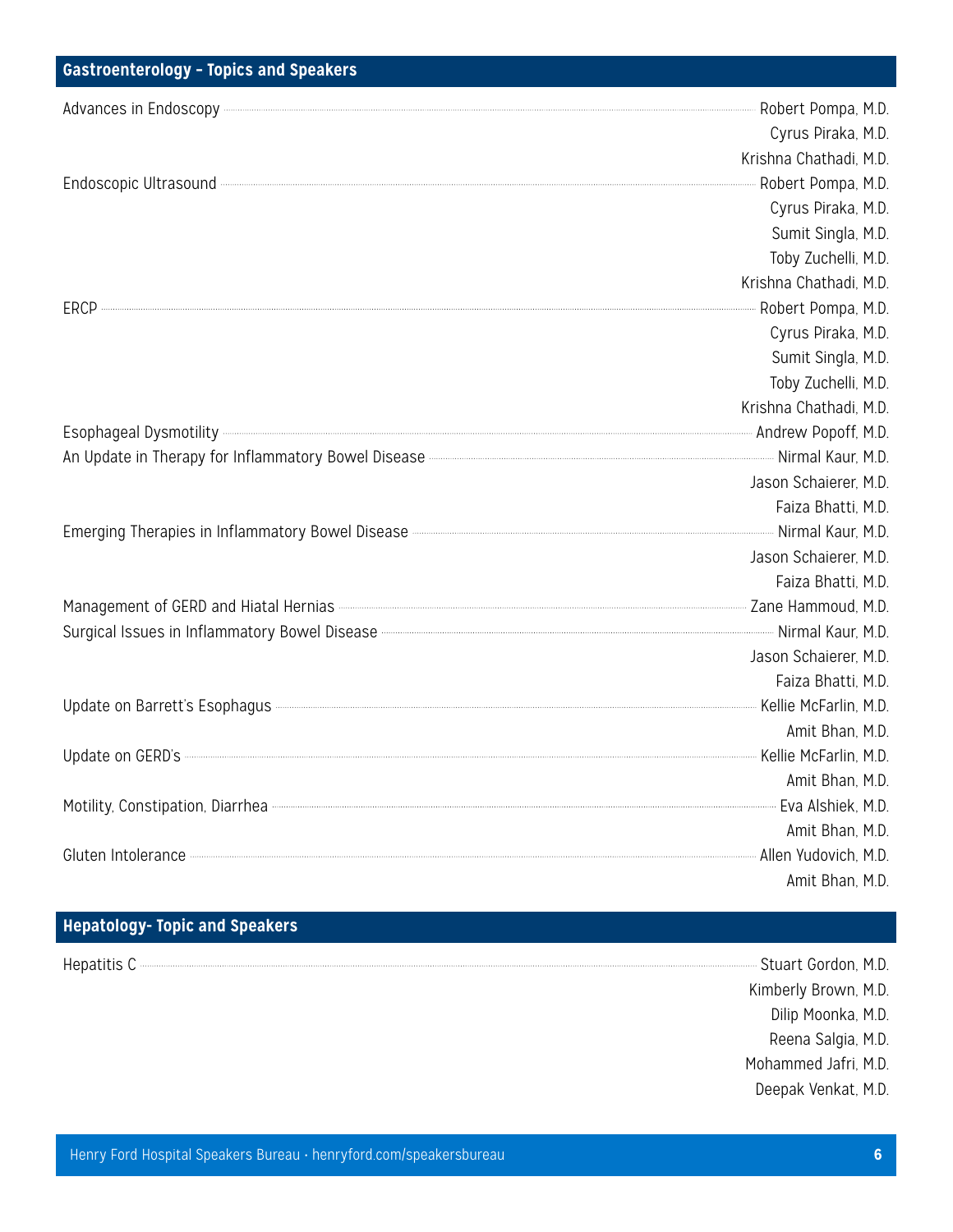| Hepatology- Topic and Speakers (continued)                                                                                                                                                                                          |                        |
|-------------------------------------------------------------------------------------------------------------------------------------------------------------------------------------------------------------------------------------|------------------------|
|                                                                                                                                                                                                                                     | -- Stuart Gordon, M.D. |
|                                                                                                                                                                                                                                     | Kimberly Brown, M.D.   |
|                                                                                                                                                                                                                                     | Dilip Moonka, M.D.     |
|                                                                                                                                                                                                                                     | Reena Salgia, M.D.     |
|                                                                                                                                                                                                                                     | Mohammed Jafri, M.D.   |
|                                                                                                                                                                                                                                     | Deepak Venkat, M.D.    |
|                                                                                                                                                                                                                                     | Stuart Gordon, M.D.    |
|                                                                                                                                                                                                                                     | Kimberly Brown, M.D.   |
|                                                                                                                                                                                                                                     | Dilip Moonka, M.D.     |
|                                                                                                                                                                                                                                     | Reena Salgia, M.D.     |
|                                                                                                                                                                                                                                     | Mohammed Jafri, M.D.   |
|                                                                                                                                                                                                                                     | Deepak Venkat, M.D.    |
| Primary Sclerosing Cholangitis <b>Constitution of the Constitution</b> Construction and Construction Construction and Construction Construction Construction and Construction Construction and Construction Construction Constructi | Stuart Gordon, M.D.    |
|                                                                                                                                                                                                                                     | Kimberly Brown, M.D.   |
|                                                                                                                                                                                                                                     | Dilip Moonka, M.D.     |
|                                                                                                                                                                                                                                     | Reena Salgia, M.D.     |
|                                                                                                                                                                                                                                     | Mohammed Jafri, M.D.   |
|                                                                                                                                                                                                                                     | Deepak Venkat, M.D.    |
| Acute Liver Failure <b>Exercise Commission Contract Commission</b> Contract Commission Commission Commission                                                                                                                        | - Stuart Gordon, M.D.  |
|                                                                                                                                                                                                                                     | Kimberly Brown, M.D.   |
|                                                                                                                                                                                                                                     | Dilip Moonka, M.D.     |
|                                                                                                                                                                                                                                     | Reena Salgia, M.D.     |
|                                                                                                                                                                                                                                     | Mohammed Jafri, M.D.   |
|                                                                                                                                                                                                                                     | Deepak Venkat, M.D.    |
|                                                                                                                                                                                                                                     | - Stuart Gordon, M.D.  |
|                                                                                                                                                                                                                                     | Kimberly Brown, M.D.   |
|                                                                                                                                                                                                                                     | Dilip Moonka, M.D.     |
|                                                                                                                                                                                                                                     | Reena Salgia, M.D.     |
|                                                                                                                                                                                                                                     | Mohammed Jafri, M.D.   |
|                                                                                                                                                                                                                                     | Deepak Venkat, M.D.    |
|                                                                                                                                                                                                                                     | Stuart Gordon, M.D.    |
|                                                                                                                                                                                                                                     | Kimberly Brown, M.D.   |
|                                                                                                                                                                                                                                     | Dilip Moonka, M.D.     |
|                                                                                                                                                                                                                                     | Reena Salgia, M.D.     |
|                                                                                                                                                                                                                                     | Mohammed Jafri, M.D.   |
|                                                                                                                                                                                                                                     |                        |

Deepak Venkat, M.D.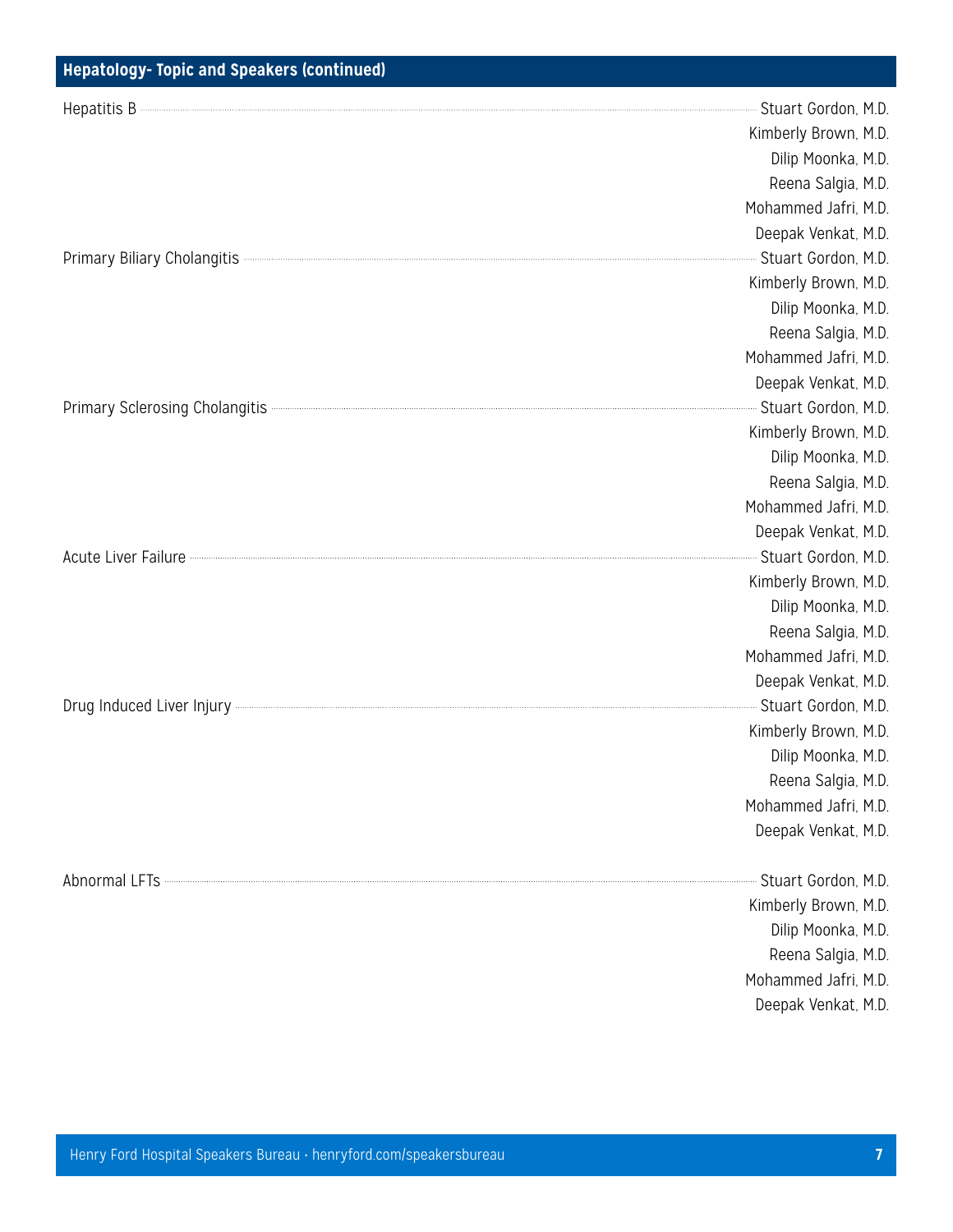| <b>Hepatology- Topic and Speakers (continued)</b>                                                                                                                                                                                   |                         |
|-------------------------------------------------------------------------------------------------------------------------------------------------------------------------------------------------------------------------------------|-------------------------|
| Liver Transplantation <b>Construction</b> and the construction of the construction of the construction of the construction of the construction of the construction of the construction of the construction of the construction of t | Stuart Gordon, M.D.     |
|                                                                                                                                                                                                                                     | Kimberly Brown, M.D.    |
|                                                                                                                                                                                                                                     | Dilip Moonka, M.D.      |
|                                                                                                                                                                                                                                     | Reena Salgia, M.D.      |
|                                                                                                                                                                                                                                     | Mohammed Jafri, M.D.    |
|                                                                                                                                                                                                                                     | Deepak Venkat, M.D.     |
|                                                                                                                                                                                                                                     | Stuart Gordon, M.D.     |
|                                                                                                                                                                                                                                     | Kimberly Brown, M.D.    |
|                                                                                                                                                                                                                                     | Dilip Moonka, M.D.      |
|                                                                                                                                                                                                                                     | Reena Salgia, M.D.      |
|                                                                                                                                                                                                                                     | Mohammed Jafri, M.D.    |
|                                                                                                                                                                                                                                     | Deepak Venkat, M.D.     |
| Autoimmune Hepatitis <b>Manual Autoimmune</b> Hepatitis Autoimmune Autoimmune Autoimmune Autoimmune Autoimmune Autoi                                                                                                                | --- Stuart Gordon, M.D. |
|                                                                                                                                                                                                                                     | Kimberly Brown, M.D.    |
|                                                                                                                                                                                                                                     | Dilip Moonka, M.D.      |
|                                                                                                                                                                                                                                     | Reena Salgia, M.D.      |
|                                                                                                                                                                                                                                     | Mohammed Jafri, M.D.    |

# **Gynecology – Topics and Speakers**

| Breast Health <b>Constitution and Security Constitution</b> Monique Swain, M.D.<br>Endometriosis <b>Constitution Constitution</b> Nicole Budrys, M.D.                                                                                |                              |
|--------------------------------------------------------------------------------------------------------------------------------------------------------------------------------------------------------------------------------------|------------------------------|
|                                                                                                                                                                                                                                      | David I. Eisenstein, M.D.    |
| Fibroids <b>Contract Contract Contract Contract Contract Contract Contract Contract Contract Contract Contract Contract Contract Contract Contract Contract Contract Contract Contract Contract Contract Contract Contract Contr</b> |                              |
|                                                                                                                                                                                                                                      | Evan T. Theoharis, M.D.      |
|                                                                                                                                                                                                                                      | Joelle Aboud, M.D.           |
|                                                                                                                                                                                                                                      | Roopina Sangha, M.D., M.P.H. |
| Gynecologic Oncology <b>Contract Controller Controller Controller Controller Controller Controller Controller Controller Controller Controller Controller Controller Controller Controller Controller Controller Controller Cont</b> |                              |
|                                                                                                                                                                                                                                      | Adnan Munkarah, M.D.         |
|                                                                                                                                                                                                                                      | Rabbie Hanna, M.D.           |
|                                                                                                                                                                                                                                      | Nabila Rasool, M.D.          |
| Incontinence<br>Ali Luck, M.D.<br>Minimally Invasive Gynecologic Surgery Carrell Minimally Invasive Gynecologic Surgery Carrell Minimally Invasive Gynecologic Surgery                                                               |                              |
|                                                                                                                                                                                                                                      |                              |
|                                                                                                                                                                                                                                      | Evan T. Theoharis, M.D.      |
|                                                                                                                                                                                                                                      | Joelle Aboud, M.D.           |
| Organ Prolapse <b>Manual Accord Accord Accord Accord Accord Accord Accord Accord Accord Accord Accord Accord Accord Accord Accord Accord Accord Accord Accord Accord Accord Accord Accord Accord Accord Accord Accord Accord Acc</b> |                              |
| Pediatric & Adolescent Gynecology <b>Exercise Synecology</b> 2016. The Melina Dendrinos, M.D.                                                                                                                                        |                              |
|                                                                                                                                                                                                                                      | Nicole Budrys, M.D.          |
| Pelvic Pain/Endometriosis <b>Contract Contract Contract Contract Contract Contract Contract Contract Contract Contract Contract Contract Contract Contract Contract Contract Contract Contract Contract Contract Contract Contra</b> |                              |
|                                                                                                                                                                                                                                      |                              |

Henry Ford Hospital Speakers Bureau • henryford.com/speakersbureau **8**

Deepak Venkat, M.D.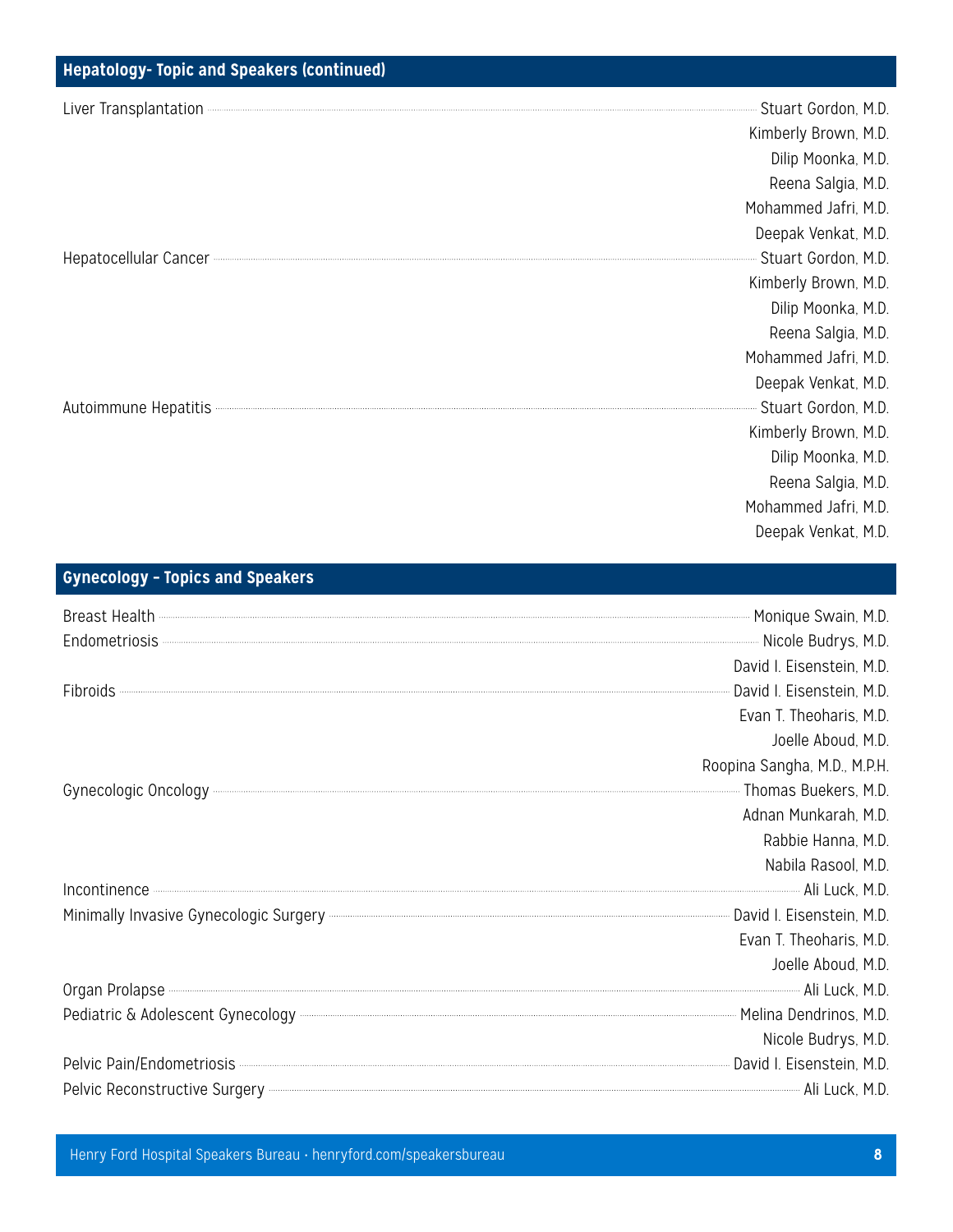# **Gynecology – Topics and Speakers (continued)**

| Reproductive Medicine <b>Medicine</b> Mill. M.D.                                                          |                      |
|-----------------------------------------------------------------------------------------------------------|----------------------|
| Updates in Endometrial Cancer Treatment <b>Electrophysis</b> Content and Allian Munkarah, M.D.            |                      |
|                                                                                                           | Thomas Buekers, M.D. |
|                                                                                                           | Rabbie Hanna, M.D.   |
|                                                                                                           | Nabila Rasool, M.D   |
| Updates in Ovarian Cancer Treatment <b>Election Controller Controller Controller</b> Adnan Munkarah, M.D. |                      |
|                                                                                                           | Thomas Buekers, M.D. |
|                                                                                                           | Rabbie Hanna, M.D.   |
|                                                                                                           | Nabila Rasool, M.D.  |
| Urinary and Fecal Incontinence <b>Constitution</b> A.D.                                                   |                      |
| Uterine Fibroid Embolization <b>Embolization</b> 2014. A.P.H.                                             |                      |

#### **Interventional Radiology – Topics and Speakers**

| Balloon Occlusion Retrograde Transvenous Obliteration (BRTO) and Portal Hypertension <b>Entimary Scott Schwartz, M.D.</b>            |                        |
|--------------------------------------------------------------------------------------------------------------------------------------|------------------------|
| Interventional Oncology                                                                                                              | Scott Schwartz, M.D.   |
| Management of Portal Hypertension; Interventional Oncology <b>Construction-Controller and Science Construction</b> Todd Getzen, M.D. |                        |
|                                                                                                                                      | - Scott Schwartz, M.D. |
|                                                                                                                                      | - Scott Schwartz, M.D. |
| Radiofrequency Ablation of Liver, Kidney, Lung and Bone <b>Construction Construction</b> Marwan S. Abouljoud, M.D.                   |                        |

#### **Neonatology – Topics and Speakers**

| Brain Cooling for Asphyxia <b>Commission Cooling for Asphyxia</b> Cooling for Asphyxia Cooling for Asphyxia Cooling FAAP               |                         |
|----------------------------------------------------------------------------------------------------------------------------------------|-------------------------|
| Bronchopulmonary Dysplasia (BPD) <b>Manufacture Controller Strong Summanufacture Controller Sudhakar Ezhuthachan</b> , M.D., DCH, FAAP |                         |
| The S.T.A.B.L.E. Program <b>Exercise S.T.A.B.L.E. Program Exercise S.T.A.B.L.E. Program Exercise S.T.A.B.L.E. Program</b>              |                         |
|                                                                                                                                        | Renaleone MSN RN NNP-BC |

# Rena Leone, MSN, R.N., NNP-BC Marivic Balasote-Vial, MSN, R.N., NNP-BC Lucy Grietsell, MSN, R.N., NNP-BC Elaine Mondt, MSN, R.N., NNP-BC Nancy Thomas, MSN, R.N., NNP-BC Shannon Smith, MSN, R.N., NNP-BC Shelley Campbell, MSN, R.N., NNP-BC

#### **Neuro-Imaging – Topics and Speakers**

Neuro-imaging in Epilepsy **Suresh Patel**, M.D.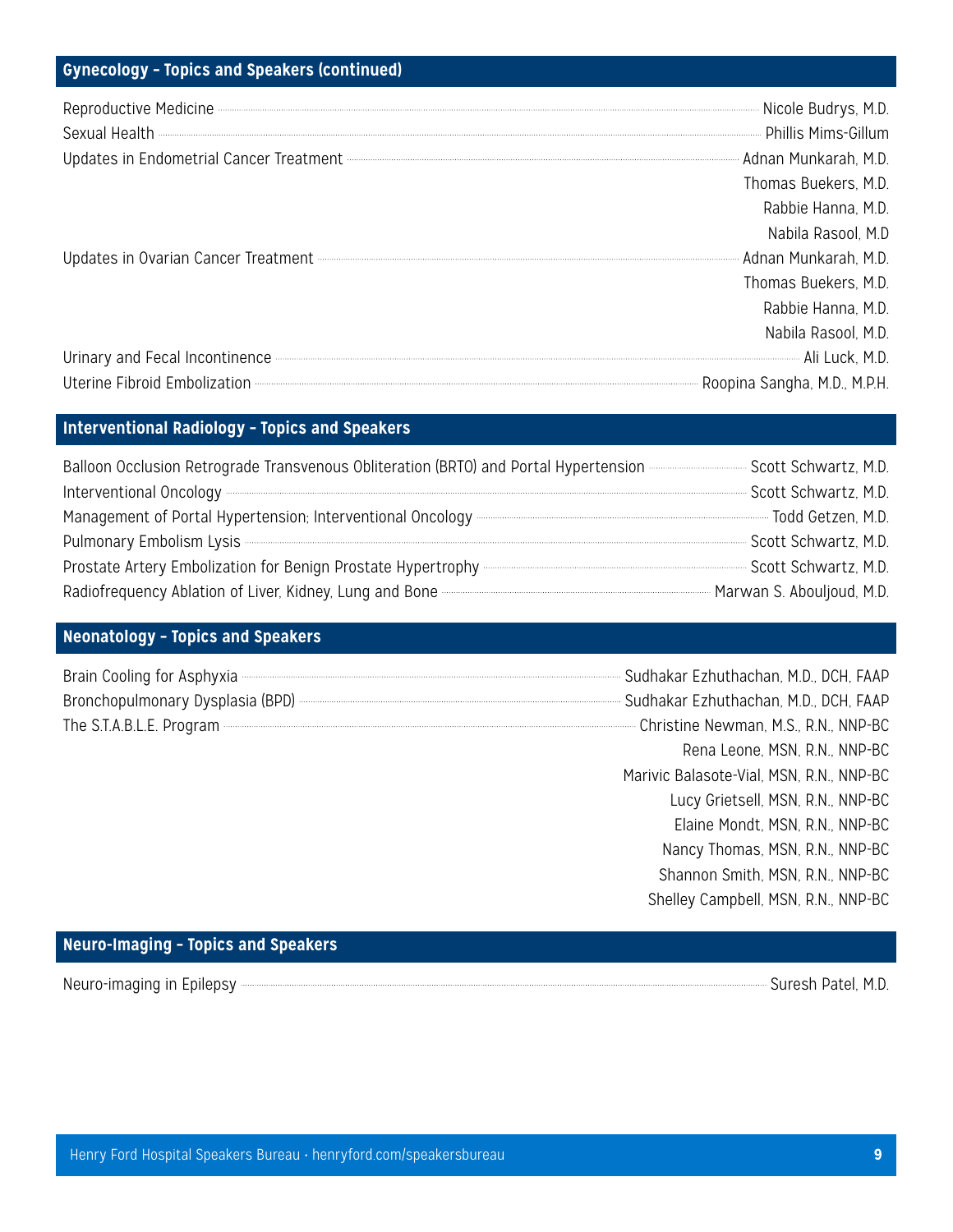#### **Neuroscience – Topics and Speakers**

| Advanced Diagnostic Tools for the Epilepsy Patient:                                                                                     |                          |
|-----------------------------------------------------------------------------------------------------------------------------------------|--------------------------|
| Epilepsy Monitoring Unit, MEG Lab <b>Constitution Constructs</b> Constructed Marianna V. Spanaki-Varelas, M.D., Ph.D.                   |                          |
|                                                                                                                                         | Jason M. Schwalb, M.D.   |
|                                                                                                                                         |                          |
|                                                                                                                                         | Danette C. Taylor, D.O.  |
|                                                                                                                                         | Jason M. Schwalb, M.D.   |
|                                                                                                                                         |                          |
| Advances in the Treatment of Brain Aneurysms, AVMs and Carotid Artery Disease <b>Communistions</b> Angelos Katramados, M.D.             |                          |
|                                                                                                                                         | Panayiotis Mitsias, M.D. |
|                                                                                                                                         | Maximilian K. Kole, M.D. |
|                                                                                                                                         | Ghaus M. Malik, M.D.     |
|                                                                                                                                         | Donald M. Seyfried, M.D. |
| Advances in the Treatment of Head Injuries <b>Constitution</b> Advances and Asim Mahmood, M.D.                                          |                          |
|                                                                                                                                         |                          |
|                                                                                                                                         | Horia L. Marin, M.D.     |
| Balance and Falls <b>Election</b> M.D.                                                                                                  |                          |
| Benefits of Deep Brain Stimulation <b>Election</b> 2016 and 2017 and 2018 and 2019 and 2019 and 2019 and 2019 and 201                   |                          |
|                                                                                                                                         | Danette C. Taylor, D.O.  |
|                                                                                                                                         | Jason M. Schwalb, M.D.   |
|                                                                                                                                         |                          |
| Cervical Spine Disorders <b>Constant Disorders</b> M.D.                                                                                 |                          |
|                                                                                                                                         | Mokbel K. Chedid, M.D.   |
| Clinical Trials in Neuro-Oncology <b>Entity of the Control of Trials</b> James Snyder, M.D.                                             |                          |
|                                                                                                                                         | Tobias Walbert, M.D.     |
| Intercranial Hemorrhage <b>Constitution</b> Donald M. Seyfried, M.D.                                                                    |                          |
| Latest Treatments for Brain Cancer <b>Entimates Training and Steven N. Kalkanis, M.D.</b>                                               |                          |
|                                                                                                                                         |                          |
| Management of Neuromuscular Diseases <b>Constitution Contract Constant Constant Constant Constant Constant Constant</b>                 |                          |
|                                                                                                                                         | Daniel S. Newman, M.D.   |
| Management of Non-Epileptic Seizures <b>Entimal Express Controllers</b> Marianna V. Spanaki-Varelas, M.D., Ph.D.                        |                          |
| Management of Spinal Metastases <b>Entity of Spinal Metastases</b> and Metastases and Management of Spinal Metastases and December 1997 |                          |
| Minimally Invasive Spine Surgery Techniques <b>Constitution Constructs</b> Muwaffak M. Abdulhak, M.D.                                   |                          |
|                                                                                                                                         | Mokbel K. Chedid, M.D.   |
| Multidisciplinary Approach to Spine Care <b>Care Care Accord Controller and Controller</b> Muwaffak M. Abdulhak, M.D.                   |                          |
| Multiple Sclerosis <b>Elias, M.D.</b> Multiple Sclerosis <b>A. Elias, M.D.</b>                                                          |                          |
| New Surgical Technologies for Brain Tumors <b>Constitution Construction</b> and the N.D.                                                |                          |
| New Surgical Trials for Gliomas <b>Constitution</b> and the M.D.                                                                        |                          |
| Normal Pressure Hydrocephalus <b>Manual According to the Control of the Control</b> Distribution of the Schwalb, M.D.                   |                          |
| Palliative Care and End-of-Life Care in Neurology and Neuro-Oncology <b>Construct Construct Controller and School</b>                   |                          |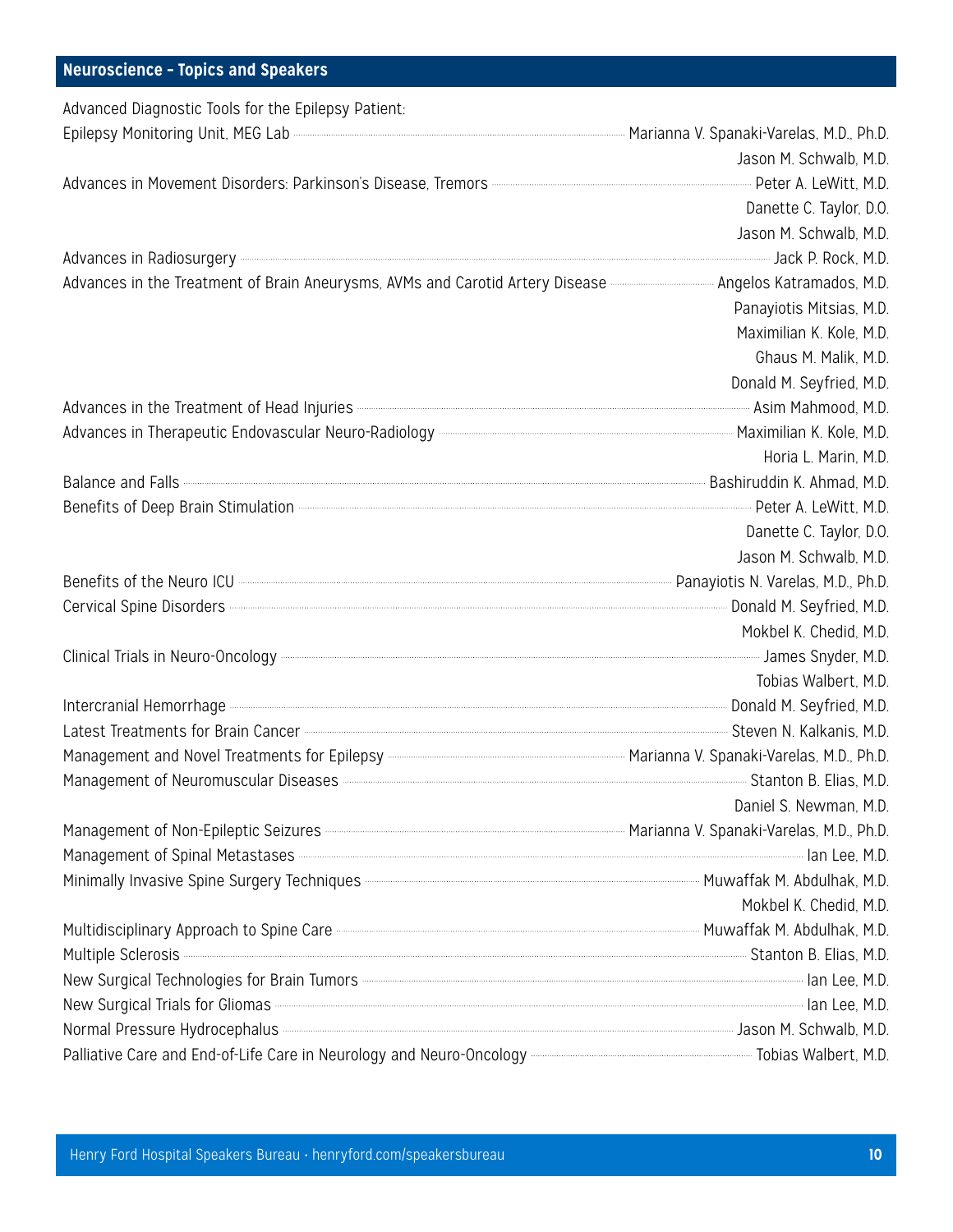#### **Neuroscience – Topics and Speakers (continued)**

| Signs, Symptoms and Treatment of Stroke <b>Constitution</b> Stroke Construction and Treatment of Stroke Construction Construction Construction Construction Construction Construction Construction Construction Construction Constr  |
|--------------------------------------------------------------------------------------------------------------------------------------------------------------------------------------------------------------------------------------|
| Christopher A. Lewandowski, M.D.                                                                                                                                                                                                     |
| Panayiotis Mitsias, M.D.                                                                                                                                                                                                             |
| William P. Sanders, M.D.                                                                                                                                                                                                             |
| Skull Base Surgery at Henry Ford: an ENT - Neurosurgery Collaboration <b>According the Contract Controller Control</b>                                                                                                               |
| John R. Craig, M.D.                                                                                                                                                                                                                  |
| Strategies to Reduce Stroke Risk <b>Manufation and Stroke Assembly</b> Angelos Katramados, M.D.                                                                                                                                      |
| Treatment Updates in Brain Cancer <b>Entitled Strategies</b> James Snyder, M.D.                                                                                                                                                      |
| Tobias Walbert, M.D.                                                                                                                                                                                                                 |
| Women's Guide to Diseases of the Nervous System <b>Commission Construction</b> Marianna V. Spanaki-Varelas, M.D., Ph.D.                                                                                                              |
| Women and Epilepsy <b>Community-Community-Community-Community-Community-Community-Community-Community-Community-Community-Community-Community-Community-Community-Community-Community-Community-Community-Community-Community-Co</b> |
|                                                                                                                                                                                                                                      |

#### **Ophthalmology – Topics and Speakers**

| Glaucoma Advances <b>Material Construction Construction</b> Construction Construction Construction Construction Construction Construction Construction Construction Construction Construction Construction Construction Constructio | · Nauman R. Imami. M.D. |
|-------------------------------------------------------------------------------------------------------------------------------------------------------------------------------------------------------------------------------------|-------------------------|
|                                                                                                                                                                                                                                     |                         |
| Uveitis                                                                                                                                                                                                                             | · Hua Gao, M.D.         |

# **Orthopaedic Surgery – Topics and Speakers**

| Current Concepts in Hip Preservation Surgery <b>Constant Concepts</b> 2014 2015                                                                                                                                                                        |                                |
|--------------------------------------------------------------------------------------------------------------------------------------------------------------------------------------------------------------------------------------------------------|--------------------------------|
| Current Concepts in Hip Replacement Surgery <b>Concepts</b> in Hip Replacement Surgery <b>Concepts</b> in Hip Replacement Surgery <b>Concepts</b> in Hip Replacement Surgery <b>Concepts</b> in Hip Replacement Surgery <b>Concepts</b> in M.D.        |                                |
| Current Concepts in Knee Ligament Surgery <b>Construction Concerns and Construction</b> Patricia A. Kolowich, M.D.                                                                                                                                     |                                |
|                                                                                                                                                                                                                                                        |                                |
| Current Concepts in Rotator Cuff Disease <b>Conception Current Concepts</b> in Rotator Cuff Disease <b>Concepts</b> in Rotator Cuff Disease <b>Concepts</b> in Rotator Cuff Disease <b>Concepts</b> in Rotator Cuff Disease <b>Concepts</b> in Rotator |                                |
| Current Concepts in Shoulder Replacement Surgery <b>Construction Concepts and Shoulder Replacement Surgery</b> Current Concepts in Shoulder Replacement Surgery Construction Concepts and D.D.                                                         |                                |
| Damage Control in Orthopaedic Trauma <b>Control in Control Control</b> in Orthopaedic Trauma Communication Control in Communication Control in Orthopaedic Trauma Communication Control in Control of Trauma Control in Control of                     |                                |
|                                                                                                                                                                                                                                                        | William M. Hakeos, M.D.        |
|                                                                                                                                                                                                                                                        | S. Trent Guthrie, M.D.         |
| Diagnosis and Management of Complex Elbow Instability <b>Manual Complete Complex</b> Elbow Instability <b>Manual Community</b>                                                                                                                         |                                |
| DVT Prophylaxis: Current Concepts and Recommendations <b>Concepts and Recommendations</b> 2008                                                                                                                                                         |                                |
|                                                                                                                                                                                                                                                        |                                |
| Evaluation and Treatment of Shoulder Pain <b>Construction Construction</b> and Treatment of Shoulder Pain Construction                                                                                                                                 |                                |
| Hip Resurfacing in the Active Patient <b>Election Constructs</b> All and School Charles Assembly Craig D. Silverton, D. O.                                                                                                                             |                                |
| Interpretation of Imaging Studies in Musculoskeletal Tumors <b>Construction and Construction</b> Theodore W. Parsons, III, M.D.                                                                                                                        |                                |
| Joint Preservation Options in the Adult Knee <b>Commission Commission Commission</b> Brian K. Rill, M.D.                                                                                                                                               |                                |
| Ligament Injuries in the Adult Knee <b>Constitution</b> Vasilios (Bill) Moutzouros, M.D.                                                                                                                                                               |                                |
| Limb Salvage for Malignant Bone Tumors <b>Constitution</b> Michael P. Mott, M.D.                                                                                                                                                                       |                                |
|                                                                                                                                                                                                                                                        | Theodore W. Parsons, III, M.D. |
| Lumbar Stenosis: Evaluation and Treatment <b>Election Constructs</b> Constructed and Treatment Construction Construction                                                                                                                               |                                |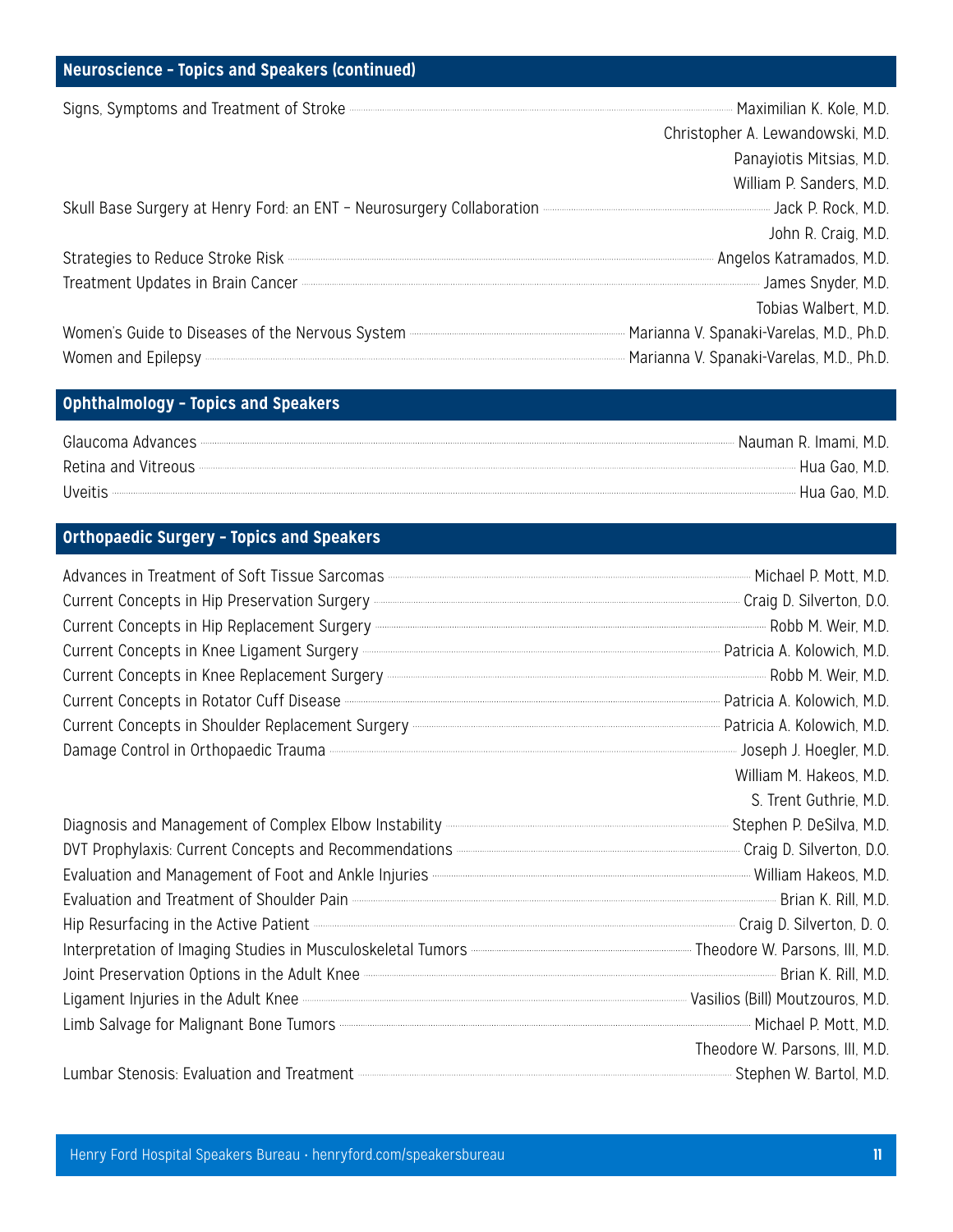#### **Orthopaedic Surgery – Topics and Speakers (continued)**

| Management of Bone and Soft Tissue Sarcomas <b>Entity and Soft Tissue Sarcomas Entertainment</b> Michael P. Mott, M.D.                                         |                                |
|----------------------------------------------------------------------------------------------------------------------------------------------------------------|--------------------------------|
|                                                                                                                                                                | Theodore W. Parsons, III, M.D. |
| Minimally Invasive Spine Surgery <b>Constitution and Construct Constructed Structure</b> Stephen W. Bartol, M.D.                                               |                                |
| Revision Spine Surgery: Treatment Options <b>Election Stephen W. Bartol</b> , M.D.                                                                             |                                |
| Revision Total Elbow Arthroplasty <b>Election</b> M.D.                                                                                                         |                                |
| Surgical Treatment of Knee Arthritis in Baby Boomer Athletes <b>Format Community Craig D. Silverton, M.D.</b>                                                  |                                |
| Total Elbow Arthroplasty <b>Election</b> M.D.                                                                                                                  |                                |
| Treatment of Long Bone Fractures <b>Construction</b> Treatment of Long Bone Fractures <b>Construction</b> Treatment of Long Bone Tractures <b>Construction</b> |                                |
|                                                                                                                                                                | William M. Hakeos, M.D.        |
|                                                                                                                                                                | S. Trent Guthrie, M.D.         |

Treatment of Pathologic Fractures in Metastatic Bone Disease **Microsoft Conferential Contenting Conferent** Michael P. Mott, M.D.

#### **Otolaryngology – Topics and Speakers**

| Cerebrospinal Fluid Rhinorrhea <b>Manual Accord Contract Contract Contract</b> Cerebrospinal Fluid Rhinorrhea Manual Accord Contract Cerebrospinal Fluid Rhinorrhea Manual Accord Cerebrospinal School R. Craig, M.D.                |                 |
|--------------------------------------------------------------------------------------------------------------------------------------------------------------------------------------------------------------------------------------|-----------------|
| Cleft Palate, Cleft Lip <b>Cleft Lip Cleft</b> Lip Cleft Lip Cleft Lip Cleft Lip Cleft Lip Cleft Lip Cleft Lip Cleft Lip                                                                                                             |                 |
| Craniofacial Abnormalities <b>Manufacture of the Contract Contract Contract Contract Contract Contract Contract Contract Contract Contract Contract Contract Contract Contract Contract Contract Contract Contract Contract Cont</b> |                 |
| Free Flap Reconstruction of the Head and Neck <b>Construction</b> of the Head and Neck Construction and Neck Construction and Neck Construction and Neck Construction and Neck Construction and Alex Tamer Abdel-Halim Ghanem, M.D.  |                 |
| Management of Chronic Rhinosinusitis <b>Chronic Executive Control and Service Control</b> Service Chronic R. Craig, M.D.                                                                                                             |                 |
|                                                                                                                                                                                                                                      |                 |
|                                                                                                                                                                                                                                      |                 |
| Sinonasal Tumors <b>Constitution</b> Sinonasal Tumors John R. Craig, M.D.                                                                                                                                                            |                 |
| Skullbase, Pituitary and Endoscopy Center <b>Content Construction</b> John R. Craig, M.D.                                                                                                                                            |                 |
|                                                                                                                                                                                                                                      | Jack Rock, M.D. |
| Transoral Robotic Surgery (TORS) <b>Constitution Contract Construction</b> Tamer Abdel-Halim Ghanem, M.D., Ph.D.                                                                                                                     |                 |
| Where are we now for Surgery for Obstructive Sleep Apnea <b>Construction Controller and School</b> Kathleen L. Yaremchuk, M.D.                                                                                                       |                 |

# **Palliative Care – Topics and Speakers**

| Words Matter: Communicating with Seriously III Patients and Their Families <b>Communication Construction</b> Leslie Bricker, M.D. |  |
|-----------------------------------------------------------------------------------------------------------------------------------|--|
|-----------------------------------------------------------------------------------------------------------------------------------|--|

#### **Pediatric Radiology – Topics and Speakers**

| Child Abuse Radiographic Findings                                                                                                                                                                                                  | Denise Collins, M.D.  |
|------------------------------------------------------------------------------------------------------------------------------------------------------------------------------------------------------------------------------------|-----------------------|
| Other Topics Available Upon Request <b>Construction Control of the Construction</b> Construction Construction Construction Construction Construction Construction Construction Construction Construction Construction Construction | Denise Collings, M.D. |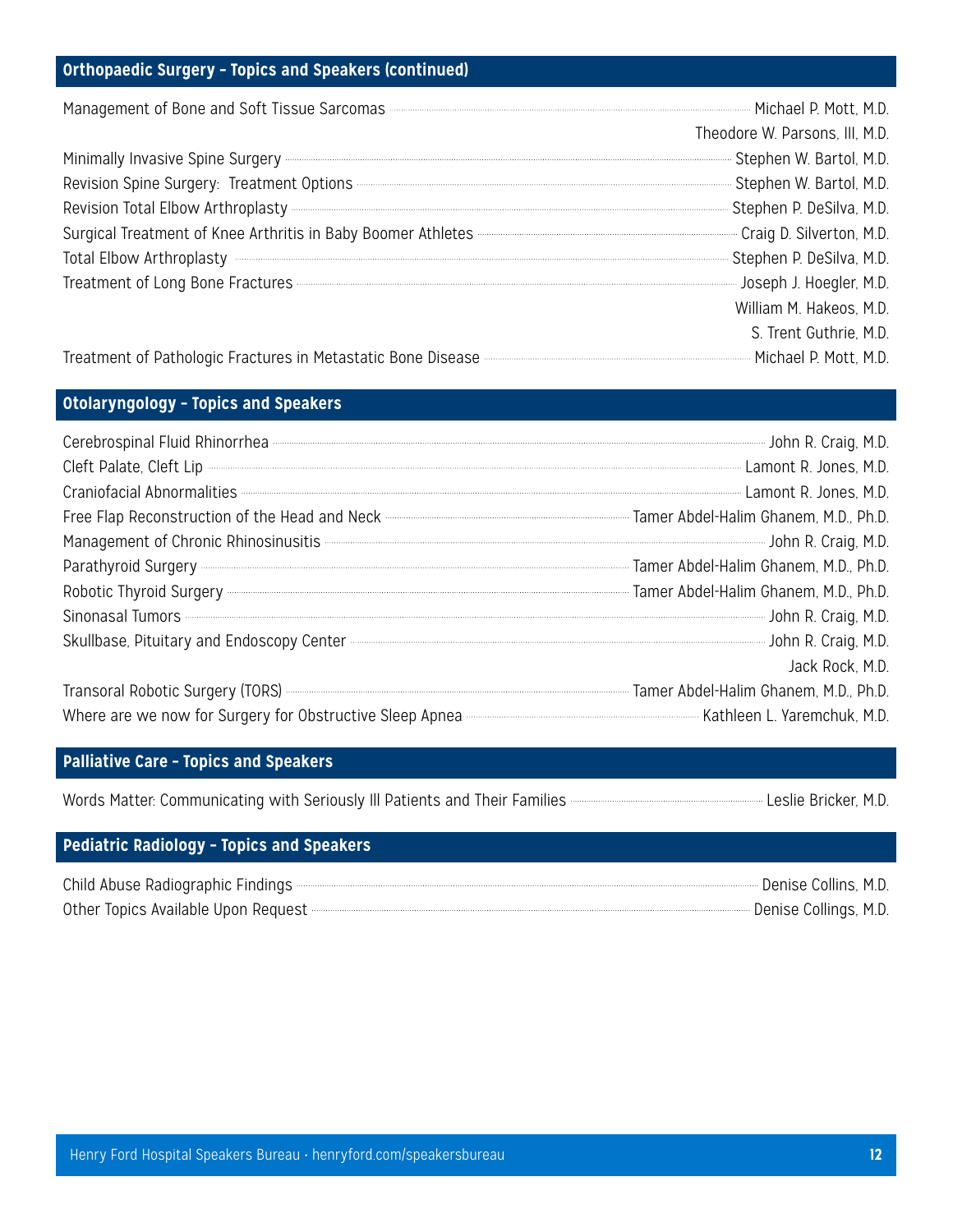# **Plastic Surgery – Topics and Speakers**

Plastic Surgery **All Henry Ford Medical Group Plastic Surgeons:** 

|                                                                                                                                                                 | Dunya M. Atisha, M.D.       |
|-----------------------------------------------------------------------------------------------------------------------------------------------------------------|-----------------------------|
|                                                                                                                                                                 | Vigen B. Darian, M.D.       |
|                                                                                                                                                                 | Donald M. Ditmars Jr., M.D. |
|                                                                                                                                                                 | Doreen L. Ganos, M.D.       |
|                                                                                                                                                                 | Herman P. Houin, M.D.       |
|                                                                                                                                                                 | Peter K. Janevski, M.D.     |
|                                                                                                                                                                 | Kenneth J. Moquin, M.D.     |
|                                                                                                                                                                 | Aamir Siddiqui, M.D.        |
|                                                                                                                                                                 | Donna G. Tepper, M.D.       |
| Body Contouring and Liposuction <b>Contract Contract Contract Contract Contract Contract Contract Contouring and Liposuction</b>                                |                             |
| Breast Reconstruction Options <b>Construction Options</b> All                                                                                                   |                             |
|                                                                                                                                                                 |                             |
| Complex Soft Tissue Reconstruction Options <b>Commission Commission Commission</b> Peter K. Janevski, M.D.                                                      |                             |
| Complex Wound Care <b>Complex Wound Care</b> All                                                                                                                |                             |
| Evaluation and Treatment of Sternal Wound Infections <b>Constitutions</b> and a strategy and Treatment All                                                      |                             |
| Facial Rejuvenation without the Incisions <b>Constitution and Constitution</b> All                                                                              |                             |
| Lasers in Facial Rejuvenation <b>Commission Commission Commission</b> All                                                                                       |                             |
| Management of Common Hand Complaints <b>Common Strategie and Common All</b>                                                                                     |                             |
| Minimal Scar Breast Reduction <b>Construction</b> All                                                                                                           |                             |
| Plastic Surgery of the Breast <b>Express Construction</b> All                                                                                                   |                             |
| Plastic Surgery of the Face and Neck <b>Constitution and Section</b> All                                                                                        |                             |
|                                                                                                                                                                 |                             |
|                                                                                                                                                                 |                             |
| The Pros and Cons of Plastic Surgery <b>Entity and Secure 2018</b> Peter K. Janevski, M.D.                                                                      |                             |
| Updates in Breast Reconstruction <b>Constitution</b> Committee of the Construction Constitution and the Constitution Construction and the Dunya M. Atisha, M.D. |                             |
|                                                                                                                                                                 |                             |
|                                                                                                                                                                 |                             |
| Wrist Pain in the Weekend Warrior <b>Constitution and Constitution</b> All                                                                                      |                             |

### **Pulmonary Medicine – Topics and Speakers**

| Asthma Ablation <b>Constitution</b> 2010 Michael J. Simoff, M.D.                                                       |  |
|------------------------------------------------------------------------------------------------------------------------|--|
| Chronic Obstructive Pulmonary Disease <b>Manual According to the Charles Chronic Charles Hichael Eichenhorn</b> , M.D. |  |
| Complications Following Lung Transplantation <b>Election Complication</b> Lisa Allenspach, M.D.                        |  |
| Conventional Mechanical Ventilation <b>Election</b> 2016 120 120 2016 121 2021, M.D.                                   |  |
| Cough <b>Example 2016</b> Michael Lazar, M.D.                                                                          |  |
| Diagnostic Work Up of a Pleural Effusion <b>Election</b> 2008 Community and the Michael Lazar, M.D.                    |  |
|                                                                                                                        |  |
| Immunosuppression: Friend of Foe <b>Constitution Construction</b> Lisa Allenspach, M.D.                                |  |
| Interventional Pulmonary Techniques <b>Election and Techniques Election</b> 2010 1. Simoff, M.D.                       |  |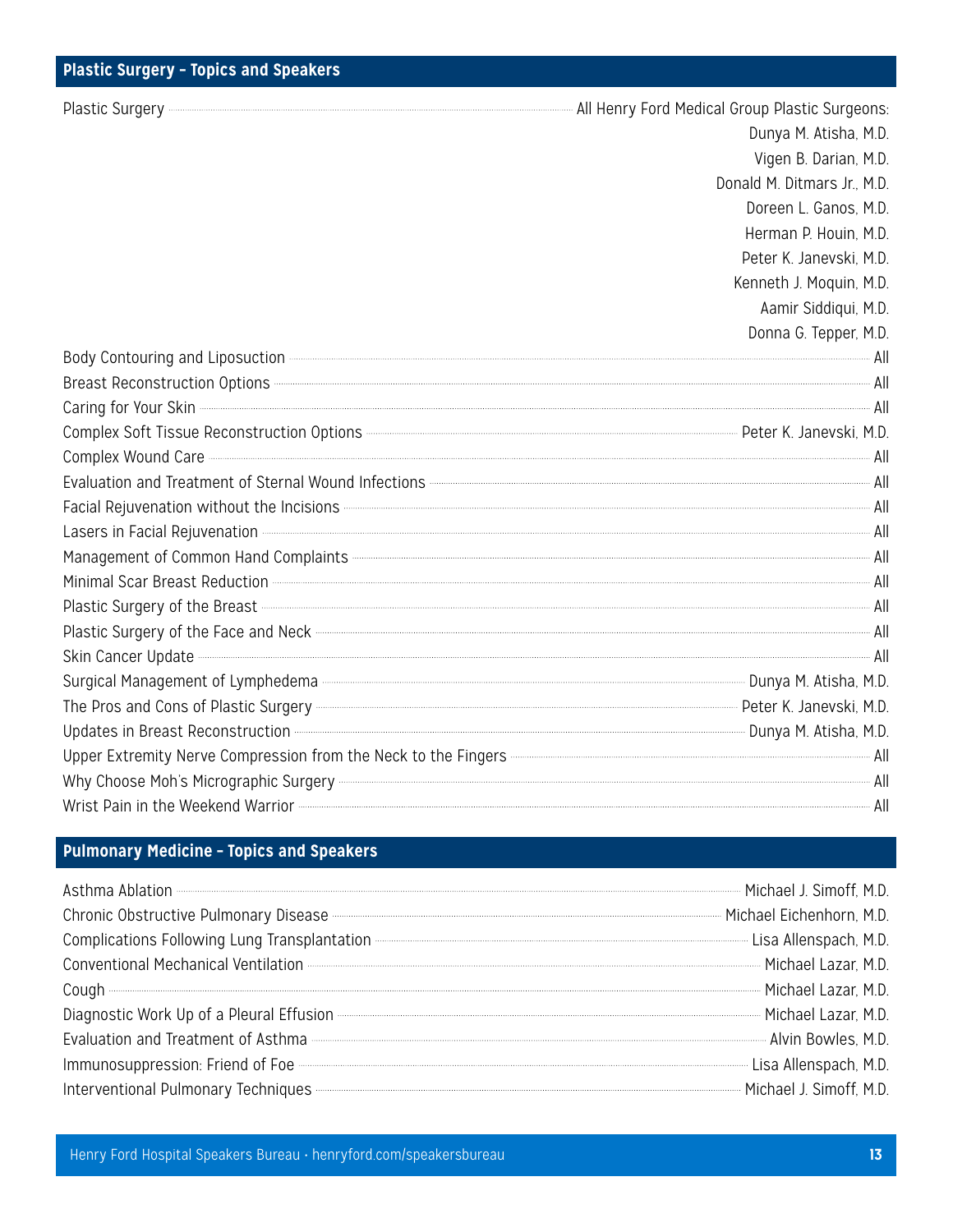#### **Pulmonary Medicine – Topics and Speakers (continued)**

| Lung Transplant: Candidate Selection <b>Metallic Selection</b> 2016 and the University Candidate Selection 2016. M.D.                                                                                                                |  |
|--------------------------------------------------------------------------------------------------------------------------------------------------------------------------------------------------------------------------------------|--|
| Lung Volume Reduction Surgery <b>Entrance Contract Contract Contract Contract Contract Contract Contract Contract Contract Contract Contract Contract Contract Contract Contract Contract Contract Contract Contract Contract Co</b> |  |
| Lung Volume Reduction Surgery for Emphysema <b>Election</b> Surgery for Emphysema <b>Election</b> Communication Contract Communication Communication Michael M. Simoff, M.D.                                                         |  |
| Mechanical Ventilation <b>Multiple and Service Contract Contract Contract Contract Contract Contract Contract Contract Contract Contract Contract Contract Contract Contract Contract Contract Contract Contract Contract Contra</b> |  |
| Pulmonary Manifestations of Connective Tissue Disease <b>Election Connective Tissue Disease 2016</b> 2016 2021 2022                                                                                                                  |  |
| Sarcoidosis <b>Marcoidosis Alvin Bowles, M.D.</b> Sarcoidosis Alvin Bowles, M.D.                                                                                                                                                     |  |
| Screening for Lung Cancer <b>Entrepreneum Cancer</b> Paul Kvale, M.D.                                                                                                                                                                |  |
| Update in IPF <b>Entity of the Contract of Contract Contract of Contract Contract Contract Contract Contract Contract Contract Contract Contract Contract Contract Contract Contract Contract Contract Contract Contract Contrac</b> |  |

#### **Quality – Topics and Speakers**

| Process Improvement: Getting Surgeons Engaged <b>Commission Construction</b> The H. Patton, Jr., M.D.                                                                 |  |
|-----------------------------------------------------------------------------------------------------------------------------------------------------------------------|--|
| SCIP Compliance The Patton, Jr., M.D.                                                                                                                                 |  |
| Surgical Outcomes and Process Improvement <b>Constitution</b> Surgical Outcomes and Process Improvement Construction Construction Construction Construction Jr., M.D. |  |
| Surgical Site Infections: Best Practices <b>Constitutions:</b> We H. Patton, Jr., M.D.                                                                                |  |

#### **Radiation Oncology – Topics and Speakers**

| Brain Tumor Radiation Therapy <b>Constitution</b> Cherapy <b>Constanting Constanting Constanting Constanting Constanting Constanting Constanting Constanting Construction Construction Construction Construction Construction Constru</b> |                             |
|-------------------------------------------------------------------------------------------------------------------------------------------------------------------------------------------------------------------------------------------|-----------------------------|
| Breast Cancer, Risk Factors <b>Mullen Mullen Mullen and Security</b> Jadranka Dragovic, M.D.                                                                                                                                              |                             |
|                                                                                                                                                                                                                                           | Salim Siddiqui, M.D., Ph.D. |
| New Technological Advances in Radiation Oncology - ViewRay MRidia <b>Commission Construction</b> Jadranka Dragovic, M.D.                                                                                                                  |                             |
|                                                                                                                                                                                                                                           |                             |
|                                                                                                                                                                                                                                           | Salim Siddiqui, M.D., Ph.D. |
| Radiation Therapy for Skin Cancer and Keloids <b>Constitution</b> School and The Magnetic M.D.                                                                                                                                            |                             |
| Radiation Therapy in Head & Neck Cancer <b>Contract Contract Contract Contract</b> Dragovic, M.D.                                                                                                                                         |                             |
| Role of Radiation Therapy in Hodgkin's Lymphoma <b>Compony Contract Contract Contract Contract</b> Jadranka Dragovic, M.D.                                                                                                                |                             |
| Role of Radiation Therapy in Management of Soft Tissue Sarcomas <b>Contract Contract Contract Contract</b> Jadranka Dragovic, M.D.                                                                                                        |                             |
| Special Technologies in Radiation Therapy: "ViewRay MRidian - Making the Invisible, <b></b> Salim Siddiqui, M.D., Ph.D.                                                                                                                   |                             |
| Visible while Sharpshooting Radiation                                                                                                                                                                                                     |                             |
| "Varian Edge - Cutting Edge Radiation Therapy"                                                                                                                                                                                            |                             |
|                                                                                                                                                                                                                                           |                             |
| Stereotactic Radiation Therapy <b>Entity of the Contract Contract Contract</b> Salim Siddiqui, M.D., Ph.D.                                                                                                                                |                             |
| The Future of Radiation Oncology is Here - Real-time MR-guided Adaptive Treatment <b>Access 20 Fig. 2016</b> Movsas, M.D., Ph.D.                                                                                                          |                             |

#### **Radiology – Topics and Speakers**

| Decision Support in Radiology <b>Construction</b> Construction Construction Construction Construction Construction Construction Construction Construction Construction Construction Construction Construction Construction Construc  | ∙ Dan Siegal, M.D. |
|--------------------------------------------------------------------------------------------------------------------------------------------------------------------------------------------------------------------------------------|--------------------|
|                                                                                                                                                                                                                                      | - Dan Siegal, M.D. |
|                                                                                                                                                                                                                                      | - Dan Siegal, M.D. |
| Musculoskeletal Ultrasound - Diagnostic and Interventional <b>Construction-Construction-Construction-Construction-Construction-Construction-Construction-Construction-Construction-Construction-Construction-Construction-Constr</b> | - Dan Siegal, M.D. |
| Practical MRI Physics <b>Commission Contract Contract Contract Contract Contract Contract Contract Contract Contract Contract Contract Contract Contract Contract Contract Contract Contract Contract Contract Contract Contract</b> | "Dan Siegal, M.D.  |
| Using Informatics to Drive Value in Imaging <b>Exercise Security Contract Contract Contract Contract Contract Contract Contract Contract Contract Contract Contract Contract Contract Contract Contract Contract Contract Contra</b> |                    |

Henry Ford Hospital Speakers Bureau • henryford.com/speakersbureau **14**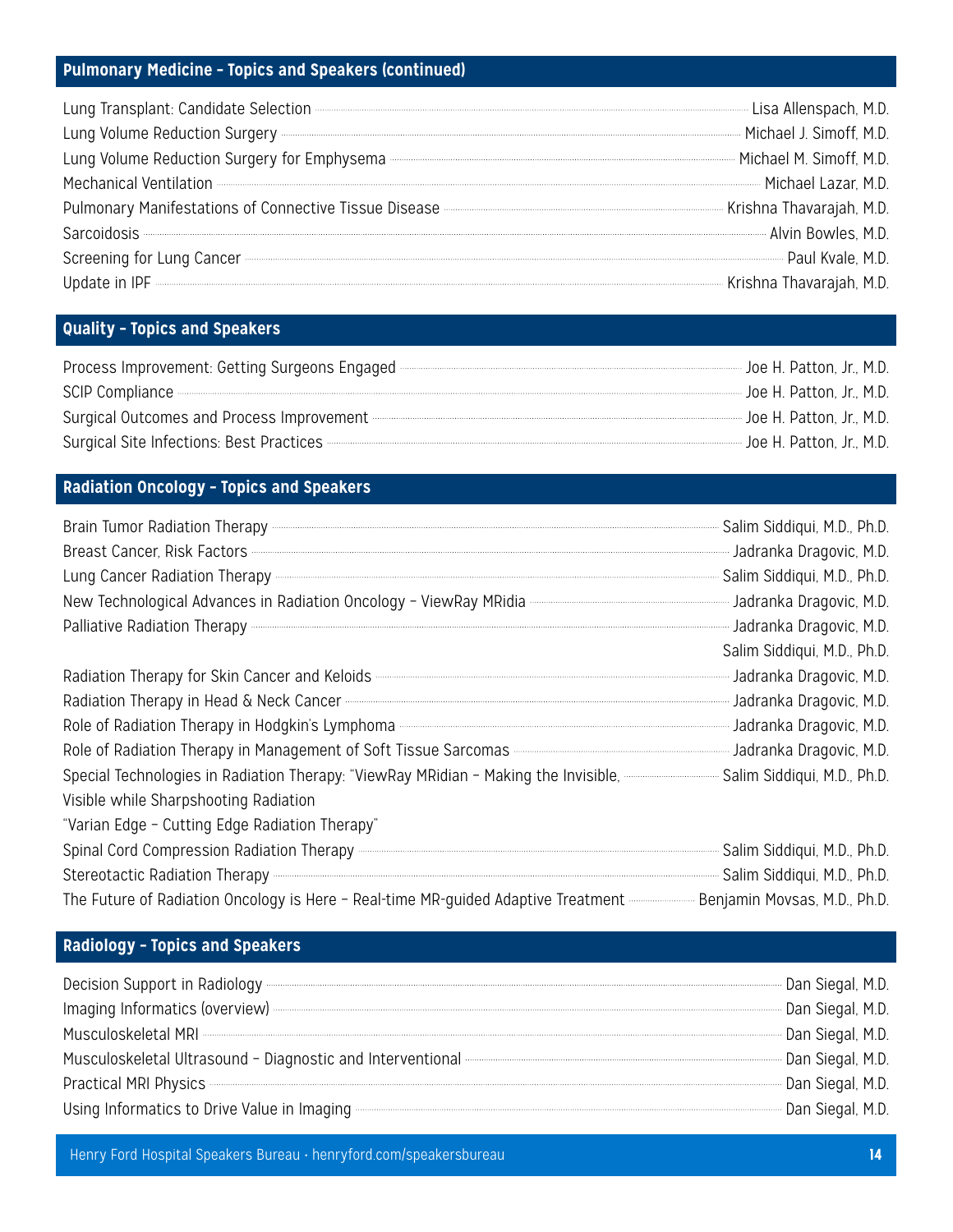#### **Rheumatology – Topics and Speakers**

| Diagnosis and Treatment of Ankylosing Spondylitis <b>Constitution Construction</b> Bernard Rubin, M.D.                                                                                                                               |                       |
|--------------------------------------------------------------------------------------------------------------------------------------------------------------------------------------------------------------------------------------|-----------------------|
|                                                                                                                                                                                                                                      | Bernard Rubin, M.D.   |
|                                                                                                                                                                                                                                      | "Bernard Rubin, M.D.  |
| Diagnosis and Treatment of Systemic Lupus Erythematosus <b>Commission Constructs</b> and Treatment of Systemic Lupus Erythematosus                                                                                                   | - Bernard Rubin, M.D. |
| Early Diagnosis and Treatment of Rheumatoid Arthritis - 2008 and 2009 and 2009 and 2009 and 2009 and 2009 and                                                                                                                        | Bernard Rubin, M.D.   |
|                                                                                                                                                                                                                                      | Bernard Rubin, M.D.   |
| Risks and Benefits of Newer Drug Treatments used in Rheumatology <b>Construct Controller and Servey Bernard Rubin, M.D.</b>                                                                                                          |                       |
| What is New in the Treatment of Gout <b>Contract Contract Contract Contract Contract Contract Contract Contract Contract Contract Contract Contract Contract Contract Contract Contract Contract Contract Contract Contract Cont</b> | Bernard Rubin, M.D.   |

#### **Sleep Medicine – Topics and Speakers**

| ALS and Respiratory Muscle Weakness <b>Exercise Also and Respiratory Muscle Weakness</b> (2017) 2014                                                                                                                                      |                     |
|-------------------------------------------------------------------------------------------------------------------------------------------------------------------------------------------------------------------------------------------|---------------------|
|                                                                                                                                                                                                                                           |                     |
| Cognitive Behavioral Therapy for Insomnia <b>Community Construction</b> Maren Hyde-Nolan, Ph.D.<br>General Overview of OSA <b>Construction</b> OSA Construction of OSA Constant OSA Construction Construction Constructio                 |                     |
| General Talks on RLS and Insomnia <b>Constitution</b> Construction of the Virginia Skiba, M.D.                                                                                                                                            |                     |
| Home Ventilation <b>Contract Contract Contract Contract Contract Contract Contract Contract Contract Contract Contract Contract Contract Contract Contract Contract Contract Contract Contract Contract Contract Contract Contra</b>      |                     |
| Hypoventilation Syndromes <b>www.warenes.community.community</b> Luisa Bazan, M.D.                                                                                                                                                        |                     |
| Insomnia <b>Maria Kenneth Moss, M.D.</b>                                                                                                                                                                                                  |                     |
| Non-invasive Ventilation <b>Construction</b> 2014 1997 and 2014 1997 and 2014 1997 and 2014 1997 and 2014 1997 and 2014                                                                                                                   | - Luisa Bazan, M.D. |
| Obstructive Sleep Apnea <b>Maria Tovar Torres</b> , M.D.                                                                                                                                                                                  |                     |
| OSA as it relates to Stroke, Dementia and other Neurologic Issues <b>Manual Construction Construction</b> Virginia Skiba, M.D.                                                                                                            |                     |
| REM Sleep Behavior Disorder Windows (States of Alberta) and Safety (Sleep and Safety (Ninginia Skiba, M.D.<br>Sleep and Safety (Ninginia Skiba, M.D. Eleep and Sports Medicine (Ninginia Skiba, M.D. Eleep and Sports Medicine            |                     |
|                                                                                                                                                                                                                                           |                     |
|                                                                                                                                                                                                                                           |                     |
| Sleep Apnea and Cardiovascular Complications <b>Complications</b> 2008 and 2011 and 2018 and 2019 and 2019 and 2019 and                                                                                                                   |                     |
| Sleep Apnea and Obesity Hypoventilation Syndrome <b>Constitution</b> and Character Luisa Bazan, M.D.                                                                                                                                      |                     |
| Sleep Apnea and Preoperative Evaluation <b>Constitution</b> 2014 12 and 2015 12 and 2017 12 and 2018 12 and 2018 12 and                                                                                                                   |                     |
|                                                                                                                                                                                                                                           | Luisa Bazan, M.D.   |
| Sleep Disorders and Women <b>Exercise Sleep Disorders</b> and Women <b>Musicial Contract Contract Contract Contract Contract Contract Contract Contract Contract Contract Contract Contract Contract Contract Contract Contract Contr</b> |                     |
| Sleep Hygiene <b>Moss, M.D.</b> Sleep Hygiene Moss, M.D.                                                                                                                                                                                  |                     |
|                                                                                                                                                                                                                                           |                     |

#### **Surgery – Topics and Speakers**

Complex Hepatobiliary Disease **Marwan S. Abouljoud, M.D.** 

#### **Transplantation Surgery – Topics and Speakers**

https://www.henryford.com/hcp/med-ed/speakers-bureau/transplant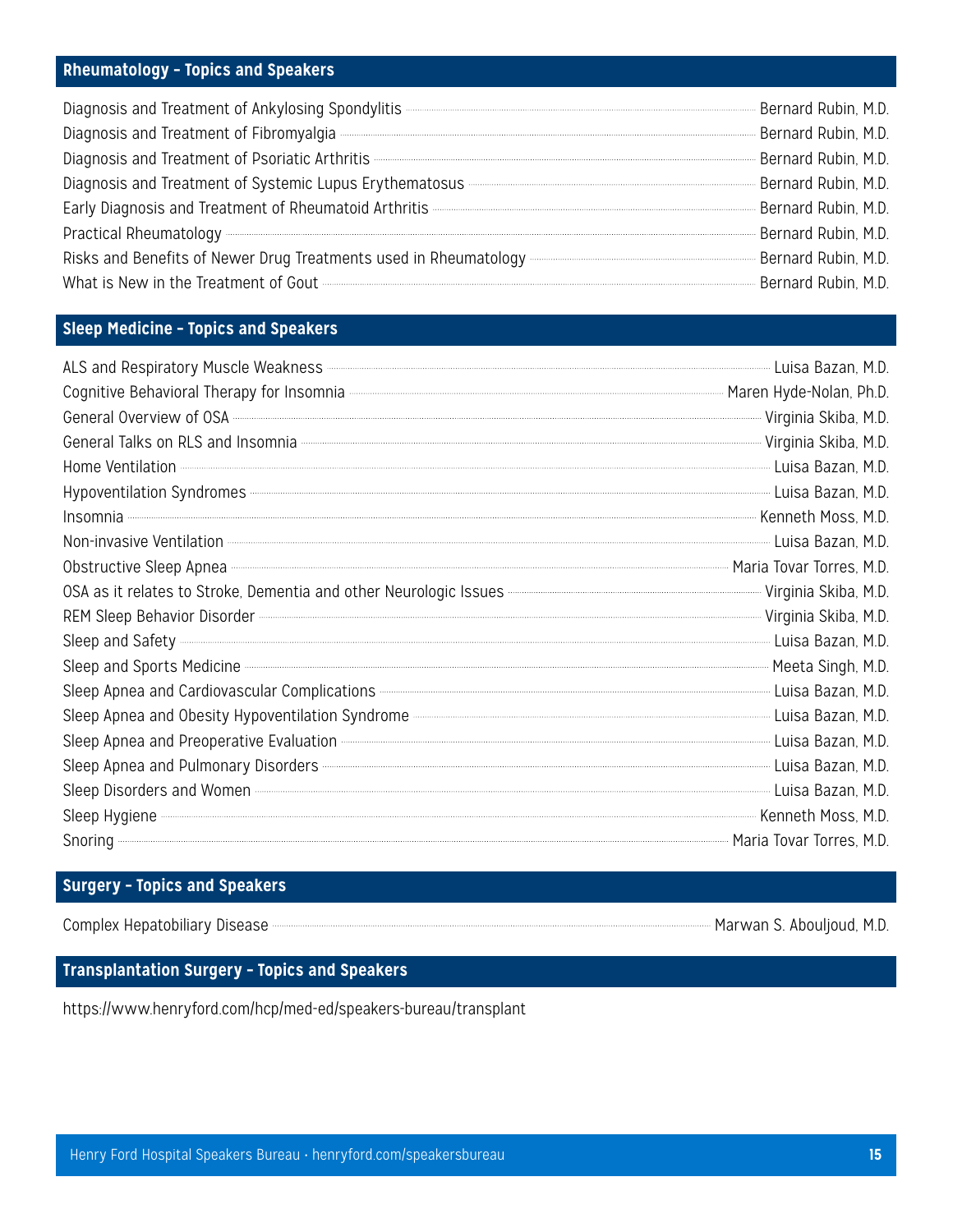#### **Thoracic Surgery – Topics and Speakers**

| Diseases of the Mediastinum <b>Exercía and Service Contract and Service</b> Miquel Alvelo-Rivera, M.D.                                                                                                                                                   |  |
|----------------------------------------------------------------------------------------------------------------------------------------------------------------------------------------------------------------------------------------------------------|--|
| Management of Complicated Hiatal Hernia <b>Election Complicated Hiatal Hernia</b> elections and the manusculture and the manusculture and manusculture and manusculture and Miguel Alvelo-Rivera, M.D.                                                   |  |
| Management of GERD and Hiatal Hernias <b>Constitution and Constanting Construction</b> 2ane Hammoud, M.D.                                                                                                                                                |  |
| Management of Lung Nodules <b>Constitution Constructs</b> Management of Lung Nodules <b>Constructs Constructs</b> Management of Lung Nodules <b>Constructs</b> Management of Lung Nodules <b>Constructs</b> Management of Lung Nodules <b>Constructs</b> |  |

#### **Trauma and Critical Care – Topics and Speakers**

| Blunt Aortic Injuries <b>Constitution</b> and Manual Science of H. Patton, Jr., M.D.                                                                                                                                                 |                         |
|--------------------------------------------------------------------------------------------------------------------------------------------------------------------------------------------------------------------------------------|-------------------------|
| Coordination of Cross-Border Trauma Care <b>Contract Contract Contract Contract Contract</b> Staff                                                                                                                                   |                         |
| Damage Control Resuscitation <b>Control Resuscitation</b> 21, M.D.                                                                                                                                                                   |                         |
|                                                                                                                                                                                                                                      |                         |
| Elbow Trauma <b>Marson P. DeSilva, M.D.</b>                                                                                                                                                                                          |                         |
|                                                                                                                                                                                                                                      |                         |
|                                                                                                                                                                                                                                      | William M. Hakeos, M.D. |
| Geriatric Fractures <b>Executives</b> M.D.                                                                                                                                                                                           |                         |
| Gunshot/Blast Injury <b>Called According to the Called According Craig D. Silverton</b> , D.O.                                                                                                                                       |                         |
| Important and Unusual Trauma Scenarios <b>Commission Commission Commission</b> Joe H. Patton, Jr., M.D.                                                                                                                              |                         |
| Knife and Gun Clubs: Management of Penetrating Abdominal, Chest and Extremity Injuries <b>Commission Hotel</b> Patton, Jr., M.D.                                                                                                     |                         |
| Management of Chest Trauma <b>Construct Construction</b> 2008.                                                                                                                                                                       |                         |
|                                                                                                                                                                                                                                      |                         |
| Outcomes of Tight Glycemic Control in the                                                                                                                                                                                            |                         |
| Neurotrauma Population at A Level 1 Trauma Center <b>Enter Access Commences</b> Ilan S. Rubinfield, M.D., MBA                                                                                                                        |                         |
| Pancreatic Abscess, Pseudocyst, & Ductal Disruptions, Lap Panic Pseudo <b>manual members and Anthony J. Falvo, D.O.</b>                                                                                                              |                         |
| Pediatric Trauma <b>contract and the Contract Contract Contract Contract Contract Contract Contract Contract Contract Contract Contract Contract Contract Contract Contract Contract Contract Contract Contract Contract Contrac</b> |                         |
| Pelvic Fractures: Associated Injuries and Acute Management - 2008 Community and the Management of the Management Account Community and the US of H. Patton, Jr., M.D.                                                                |                         |
| Point-of-Care Use of Visensia (biosign) Index Score Predicts Poor Outcomes                                                                                                                                                           |                         |
| and May Benefit Pre-Hospital Trauma Triage <b>Commission Commission Commission</b> Ilan S. Rubinfield, M.D., MBA                                                                                                                     |                         |
| Post-Operative Complications <b>Exercise Complications Mature Mature 2019</b> 10. M.D.                                                                                                                                               |                         |
| Rib Fracture Fixation <b>Example 19</b> Joe H. Patton, Jr., M.D.                                                                                                                                                                     |                         |
| The Polytrauma Patient <b>Election</b> M.D.                                                                                                                                                                                          |                         |
|                                                                                                                                                                                                                                      | William M. Hakeos, M.D. |
| Trauma Evaluation & Pre-Post Op Care Complications <b>Communities</b> Communities and Contract Communities and Trauma Communities and Trauma Communities and Trauma Communities and Trauma Communities and Trauma Communities and T  |                         |
|                                                                                                                                                                                                                                      |                         |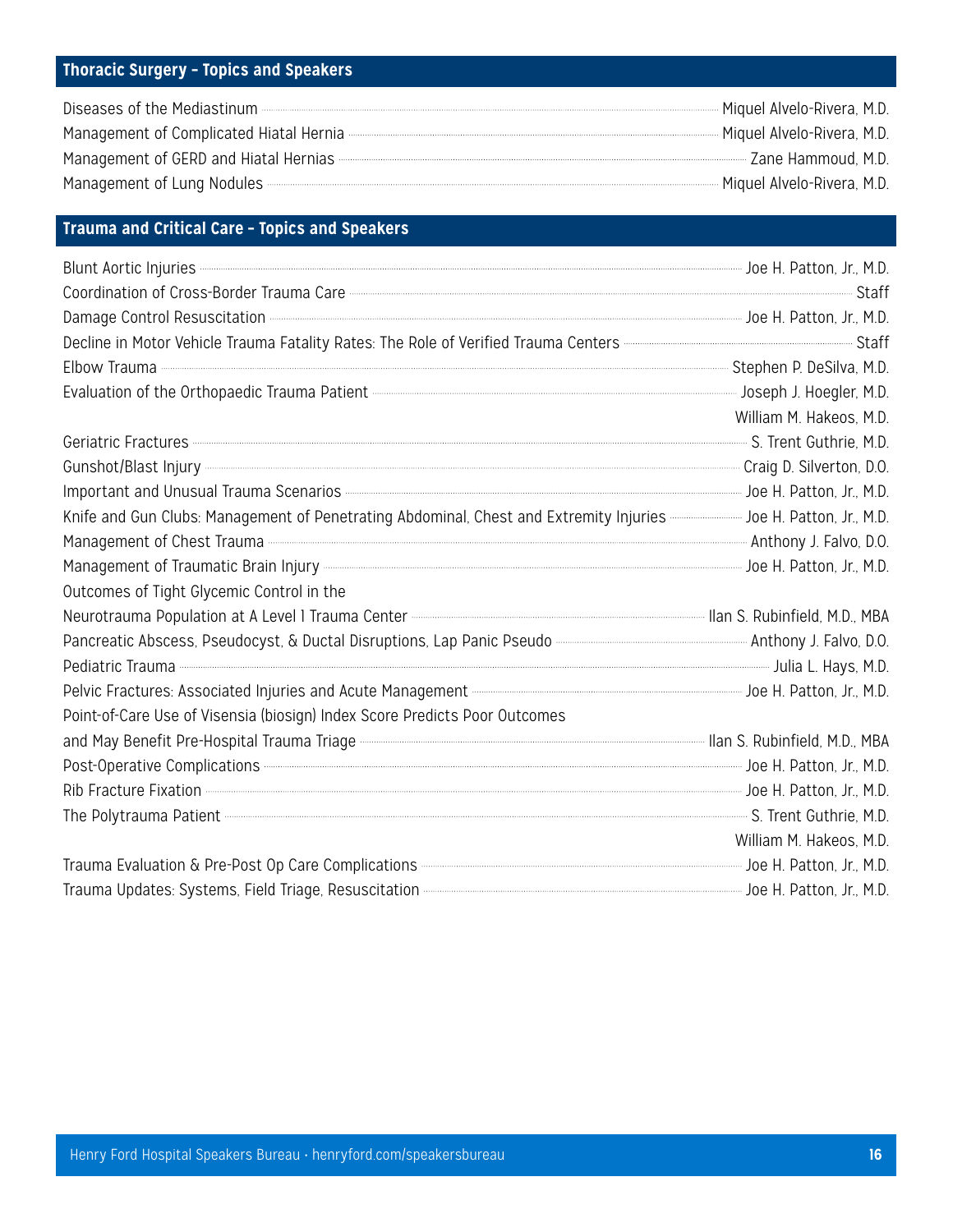#### **Urology – Topics and Speakers**

|                                                                                                                                                                                                                                      | Craig G. Rogers, M.D. |
|--------------------------------------------------------------------------------------------------------------------------------------------------------------------------------------------------------------------------------------|-----------------------|
| Evaluation and Minimally Invasive Treatment Options for Kidney Tumors <b>Commission Construction</b> Shaheen Alanee, M.D.                                                                                                            |                       |
|                                                                                                                                                                                                                                      | Craig G. Rogers, M.D. |
| Evaluation and Minimally Invasive Treatment Options for Prostate Cancer <b>Cancer Communications</b> Shaheen Alanee, M.D.                                                                                                            |                       |
|                                                                                                                                                                                                                                      | Craig G. Rogers, M.D. |
| Fecal Incontinence <b>Exercise According to the United States</b> Husam Abed, M.D.                                                                                                                                                   |                       |
| Immunotherapy for Bladder and Prostate Cancer <b>Cancer 2006</b> Construction and District Cancer Cancer Cancer Cancer                                                                                                               |                       |
| Inherited Forms of Urologic Malignancies <b>Motion According to the Control of Contract</b> Shaheen Alanee, M.D.                                                                                                                     |                       |
| Management of Small Renal Masses and Renal Cysts - 2008 - 2008 - 2008 - 2009 - 2010 Shaheen Alanee, M.D.                                                                                                                             |                       |
|                                                                                                                                                                                                                                      | Craig G. Rogers, M.D. |
| Nanoknife for Kidney and Prostate Cancer <b>Contract Contract Contract Contract Contract Contract Contract Control</b>                                                                                                               |                       |
|                                                                                                                                                                                                                                      | Craig G. Rogers, M.D. |
| Organ Prolapse <b>Election According to the Contract Contract Contract Contract Contract Contract Contract Contract Contract Contract Contract Contract Contract Contract Contract Contract Contract Contract Contract Contract </b> |                       |
| Pelvic Organ Prolapse <b>Constitution</b> and a Husam Abed, M.D.                                                                                                                                                                     |                       |
|                                                                                                                                                                                                                                      |                       |
|                                                                                                                                                                                                                                      | Craig G. Rogers, M.D. |
| Robotic Nephroureterectomy <b>Example 2019</b> Shaheen Alanee, M.D.                                                                                                                                                                  |                       |
|                                                                                                                                                                                                                                      | Craig G. Rogers, M.D. |
| Robotic Pyeloplasty for Ureteropelvic Junction Obstruction <b>Constitution Constitution</b> 2014 Shaheen Alanee, M.D.                                                                                                                |                       |
|                                                                                                                                                                                                                                      | Craig G. Rogers, M.D. |
| Robotic Surgery for Prostate, Kidney, and Adrenal Tumors <b>Entity Construct Controller and Science</b> Shaheen Alanee, M.D.                                                                                                         |                       |
|                                                                                                                                                                                                                                      | Craig G. Rogers, M.D. |
| Treatment of Advanced Prostate Cancer <b>Cancer Communication Construction</b> Shaheen Alanee, M.D.                                                                                                                                  |                       |
| Urinary and Fecal Incontinence <b>Constitution</b> and the Husam Abed, M.D.                                                                                                                                                          |                       |
| Urinary Incontinence <b>Constitution</b> and a Husting M.D.                                                                                                                                                                          |                       |